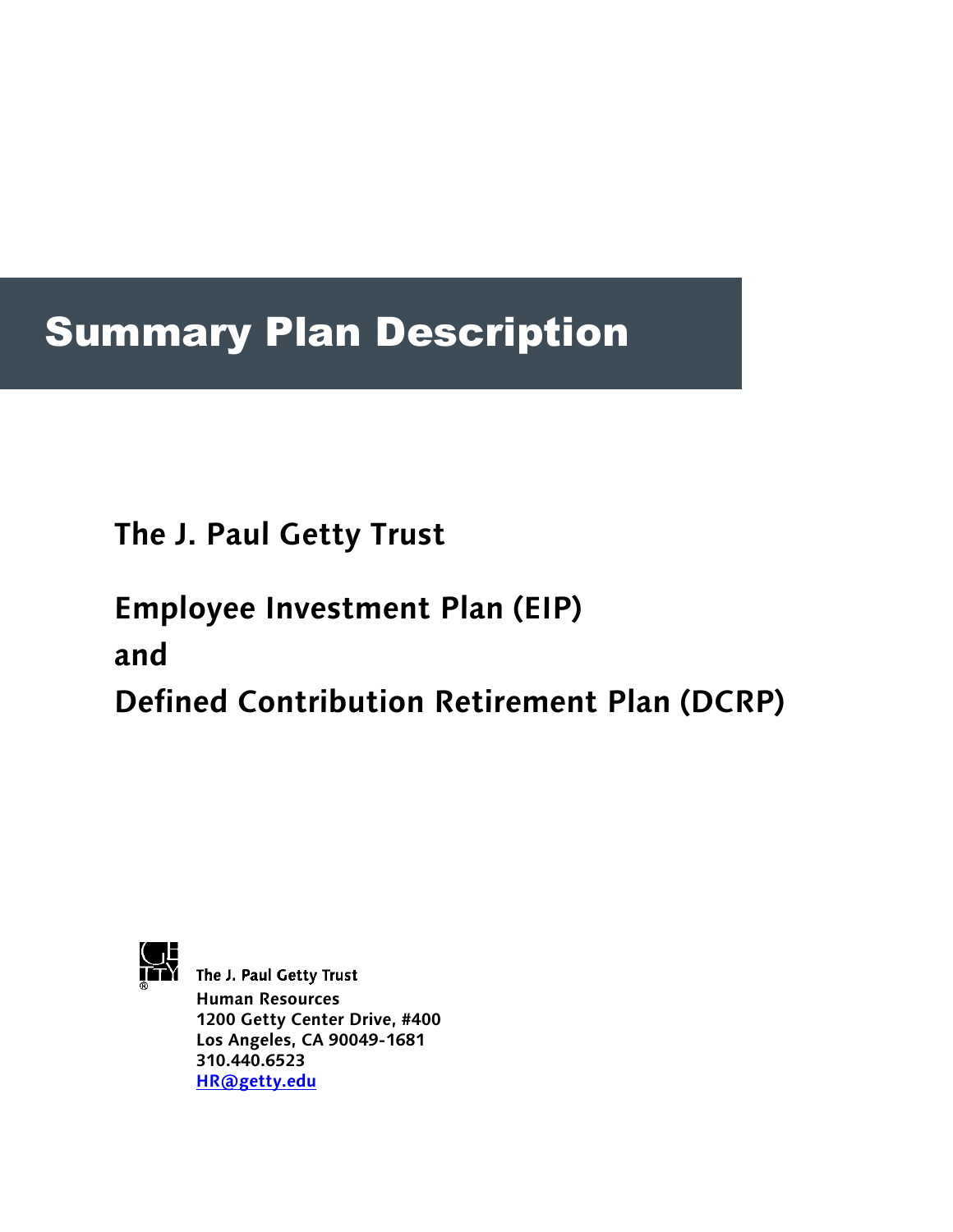# Table of Contents

| WITHDRAWALS FROM THE EIP ACCOUNT WHILE A GETTY EMPLOYEE11 |
|-----------------------------------------------------------|
|                                                           |
|                                                           |
|                                                           |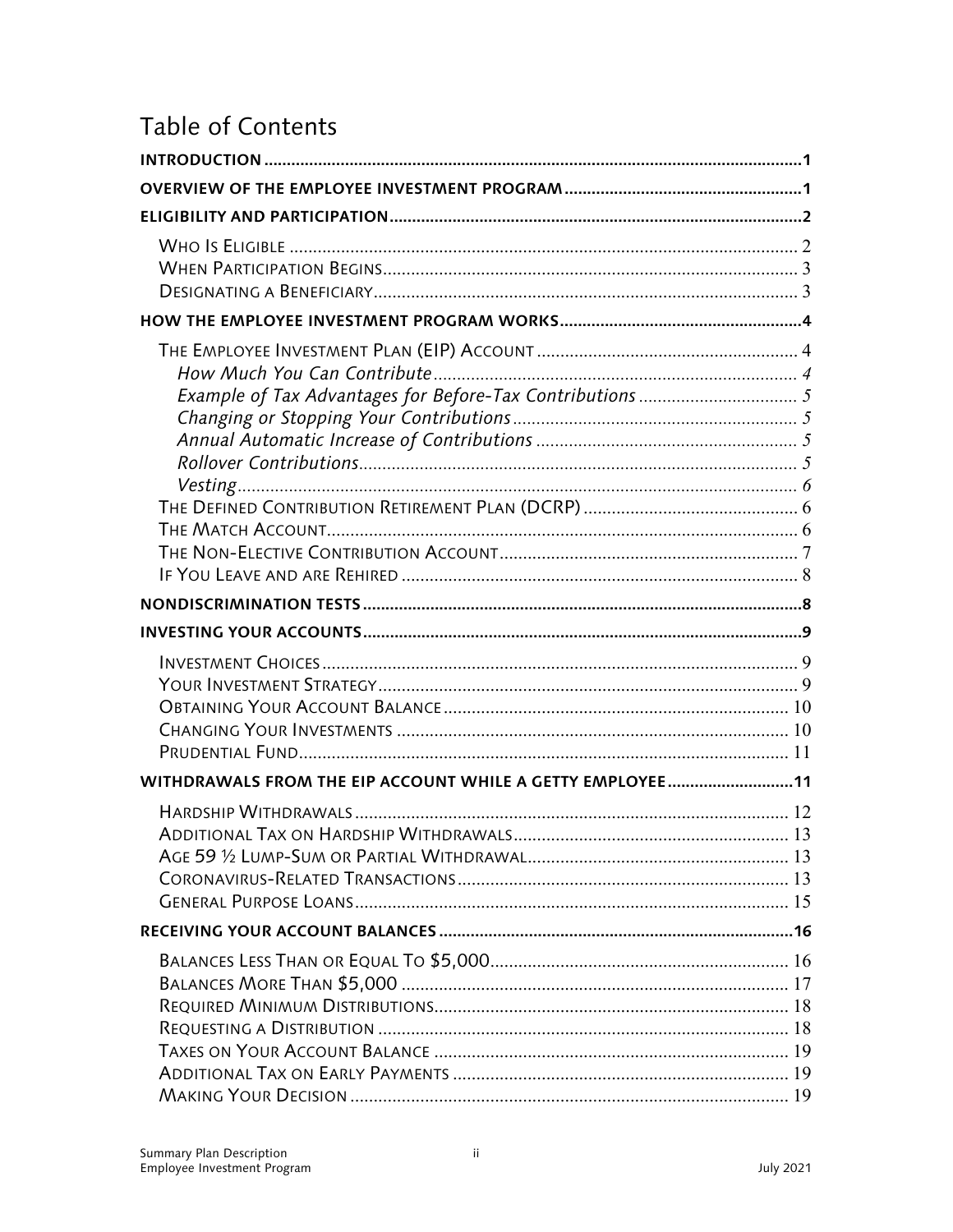|                                                              | . 20 |
|--------------------------------------------------------------|------|
|                                                              |      |
|                                                              |      |
|                                                              |      |
|                                                              |      |
|                                                              |      |
|                                                              |      |
|                                                              |      |
|                                                              |      |
|                                                              |      |
|                                                              |      |
|                                                              |      |
|                                                              |      |
| APPENDIX A - HOW TO COMPLETE TRANSACTIONS THROUGH VANGUARD26 |      |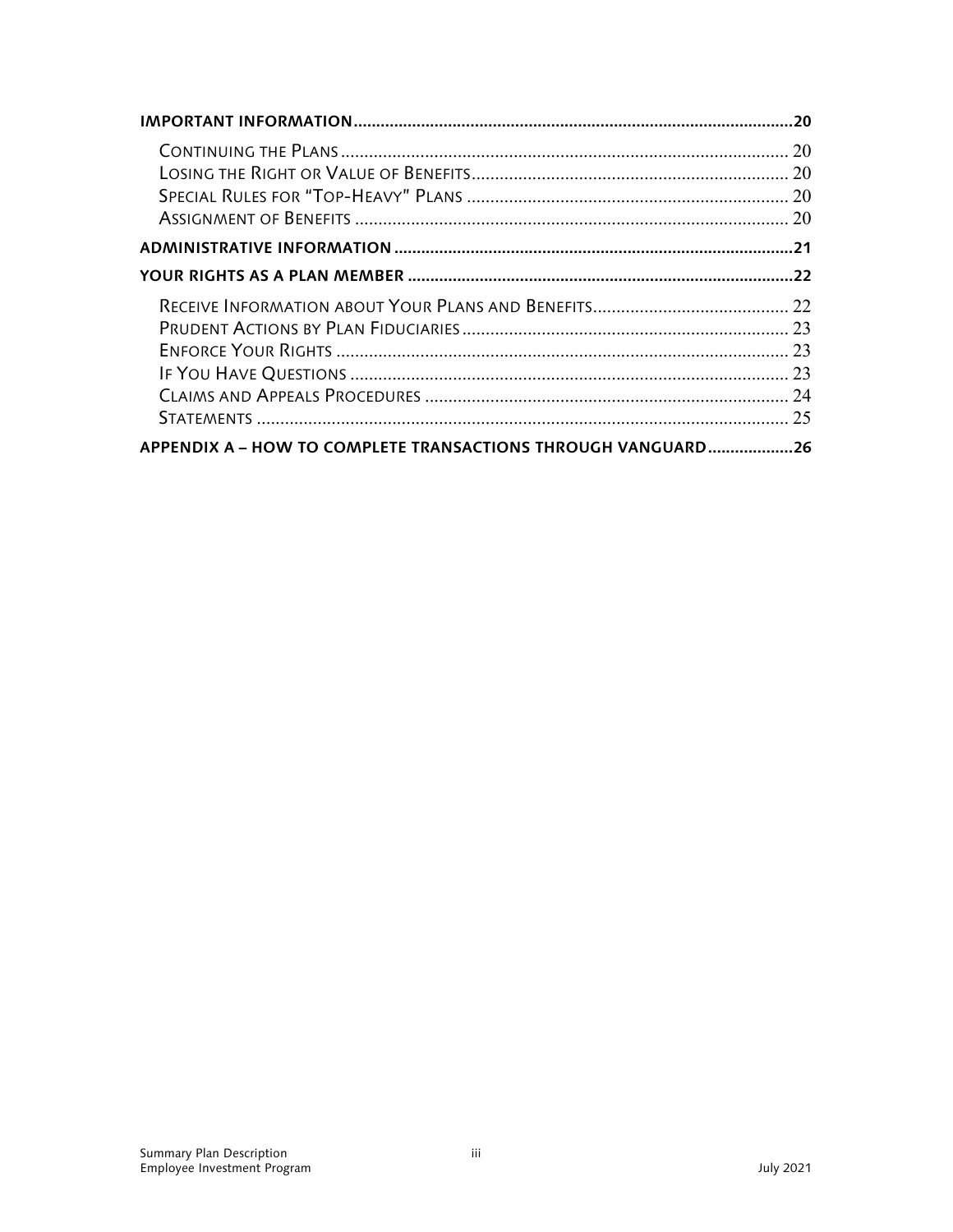# **INTRODUCTION**

This document is the Summary Plan Description (SPD) for the J. Paul Getty Trust Employee Investment Plan and Defined Contribution Retirement Plan.

If there is any conflict between this SPD and the Plan documents, the Plan documents will govern. This SPD supersedes any previously issued SPDs or booklets describing the above-mentioned plans. This SPD is not intended as a contract and should not be construed as creating contractual obligations. Furthermore, the plan is not an employment contract and does not afford any employee the right of continued employment. All benefits are subject to change solely at the discretion of the Getty.

You should read this SPD carefully and keep it with your other important benefit information for future reference. If you have any questions about the program that are not answered in this booklet, please call Getty Human Resources at 310.440.6523 or send an email to **HR@getty.edu**.

# **OVERVIEW OF THE EMPLOYEE INVESTMENT PROGRAM**

The J. Paul Getty Trust provides employees with The Employee Investment Program, which is designed to help employees save toward retirement.

This program gives employees a way to save before-tax dollars and/or after-tax dollars, as well as the opportunity to:

- Receive a contribution from the Getty,
- Invest the money in your plan accounts so they may grow, tax-deferred;

The **Employee Investment Program** consists of two plans:

- **1)** The Employee Investment Plan (EIP) **- And -**
- **2)** The Defined Contribution Retirement Plan (DCRP).

The **Employee Investment Plan (EIP)** is governed by Internal Revenue Code Section 403(b).

Employees can make the following contributions under the EIP:

- **1)** Before-tax contributions
- **2)** After-tax Roth contributions
- **3)** A combination of the two *\*Total contributions cannot exceed the year's IRS-regulated contribution limit.*

The **Defined Contribution Retirement Plan (DCRP)** is governed by Internal Revenue Code Section 401(a) and may contain the following accounts: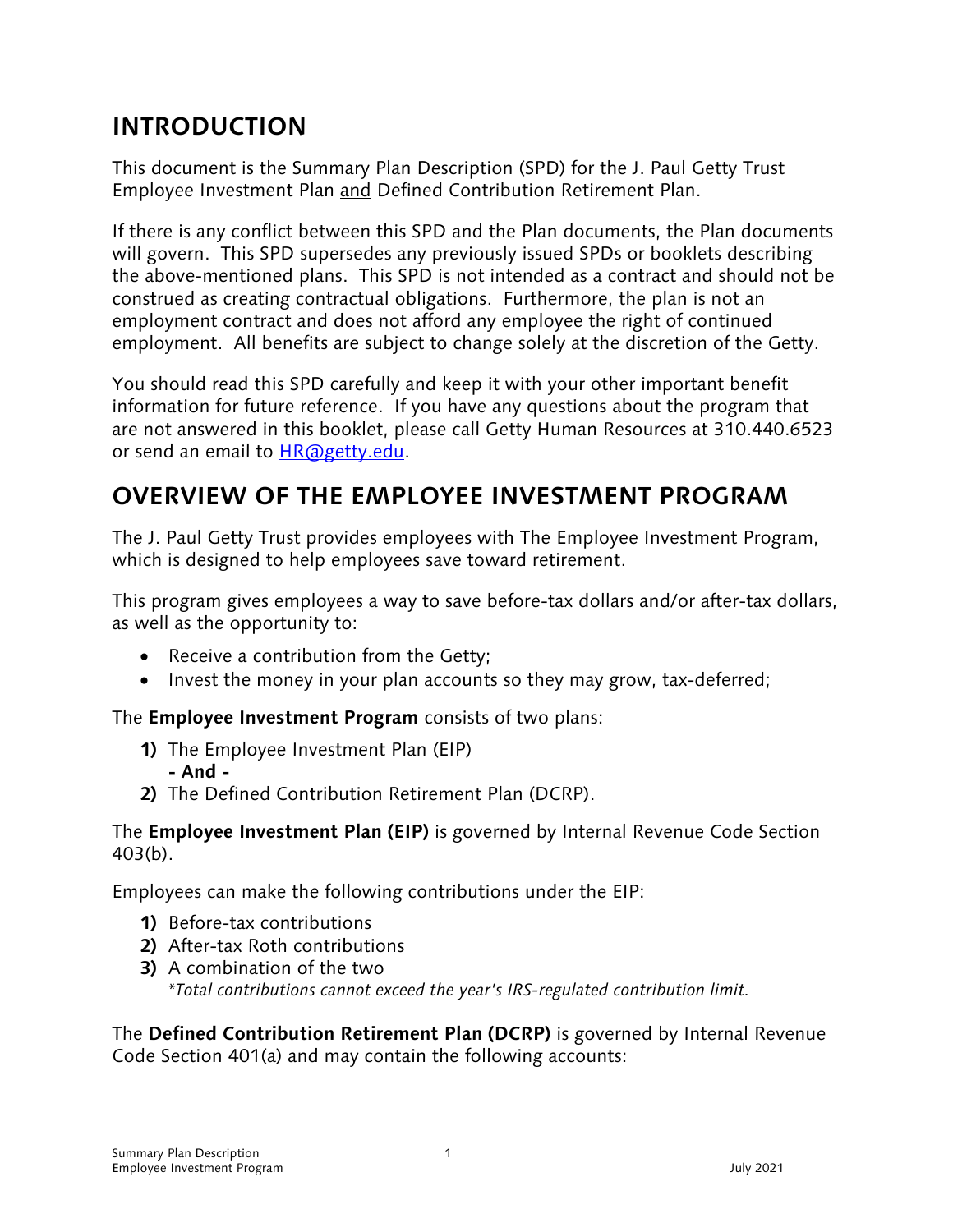- **1)** The **Match Account**, which holds the Getty's contributions that match your contributions to the EIP, up to 4% of your base pay, **- And -**
- **2)** The Non-Elective Contribution Account, which holds the Getty's Non-Elective Contribution.

Different rules apply to the EIP and DCRP accounts:

- You may select different investments for each account.
- Your own contributions always belong to you (you are always 100% vested), while you earn a right to the Getty contributions over three years of credited service.
- Hardship withdrawals and general purpose loans are permitted from the EIP Account [403(b)], but not from the other accounts.

Throughout this document, the term "*Earnings"* refers to the amount of your base salary plus overtime payments, including payroll deductions for health care coverage, Flexible Spending Accounts and EIP contributions. Bonuses, lump-sum payments, other allowances, such as relocation allowance payments, and similar payments are not considered part of your base earnings for determining how much you may contribute or in calculating the Getty's contributions.

For all purposes under the plan, the maximum amount allowed to be recognized as *"Earnings"* is the annual compensation limit set by the IRS.

# **ELIGIBILITY AND PARTICIPATION**

## **Who Is Eligible**

You are eligible to participate in the Employee Investment Program on the first day you are an employee of the J. Paul Getty Trust. You are not eligible if you are a leased employee.

New employees are automatically enrolled in the Employee Investment Plan 30 days after being notified.

You may participate in the Defined Contribution Retirement Plan (DCRP) in two ways:

- **1)** When you participate in the EIP by deferring compensation, the Getty makes a matching contribution up to a maximum of 4% of your earnings on your behalf, which is held in the Match Account.
- **2)** Whether you're deferring to the EIP or not, the Getty makes a non-elective contribution on your behalf which is held in the Non-Elective Contribution Account.

You are **not** eligible to participate in the DCRP if:

You are a leased employee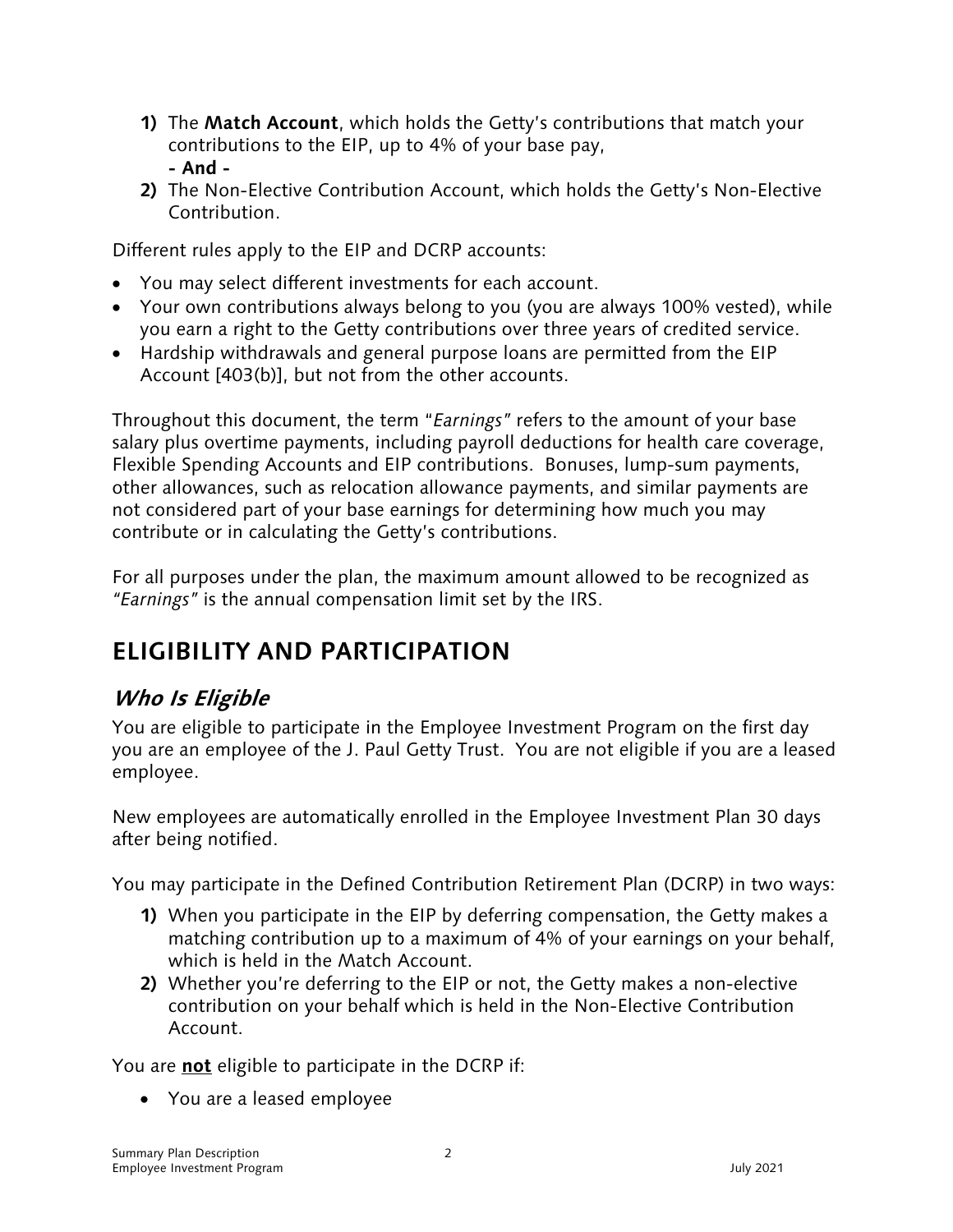- You are not a U.S. resident and are covered by a foreign retirement system to which the Getty contributes.
- You are covered by a collective bargaining agreement that does not provide for your participation in the DCRP

You are eligible for the Non-Elective Contribution Account if:

- **- Either** 
	- o when hired, you are expected to complete at least 1,000 hours of service during any consecutive 12-month period beginning on your date of hire or any January 1 thereafter
- **- Or** 
	- o you have completed 1,000 hours of service during any such a consecutive 12-month period.

#### **When Participation Begins**

#### **Automatic Enrollment**

If you were hired on or after January 1, 2009, you are automatically enrolled in the EIP with a before-tax contribution of 4% of your earnings after a 30-day notice period. This ensures that you receive the full Getty match amount of 4%. Your 4% contribution will be reflected in your paycheck, as soon as administratively possible following 30 days of employment. During the notice period, you will be able to elect not to contribute 4% of your pay. You can also elect to enroll immediately, rather than wait for the 30-day notice period.

#### **Your Election to Enroll**

If not already enrolled, employees can enroll in the EIP at any time.

To enroll or to change your contribution at any time, log on to Vanguard's website, https://retirementplans.vanguard.com, or call Vanguard at 800.523.1188. Remember that you may choose to contribute more or less than 4%, up to the IRS limit, or you may choose to contribute nothing.

## **Designating a Beneficiary**

When you join the plan you will be asked to name your beneficiary. A beneficiary is the person(s) or organization you name to receive your account balances if you die before receiving them. A beneficiary must be separately designated for both the Employee Investment Plan and the Defined Contribution Retirement Plan. If you are married and name a beneficiary other than your spouse, your spouse's notarized consent is required. If you die and you don't have a Beneficiary Designation on file, Vanguard will determine to whom the distribution of your account will be made in accordance with regulatory and legal requirements. You may change your beneficiary at any time by logging on to https://retirementplans.vanguard.com. For instructions, refer to Appendix A.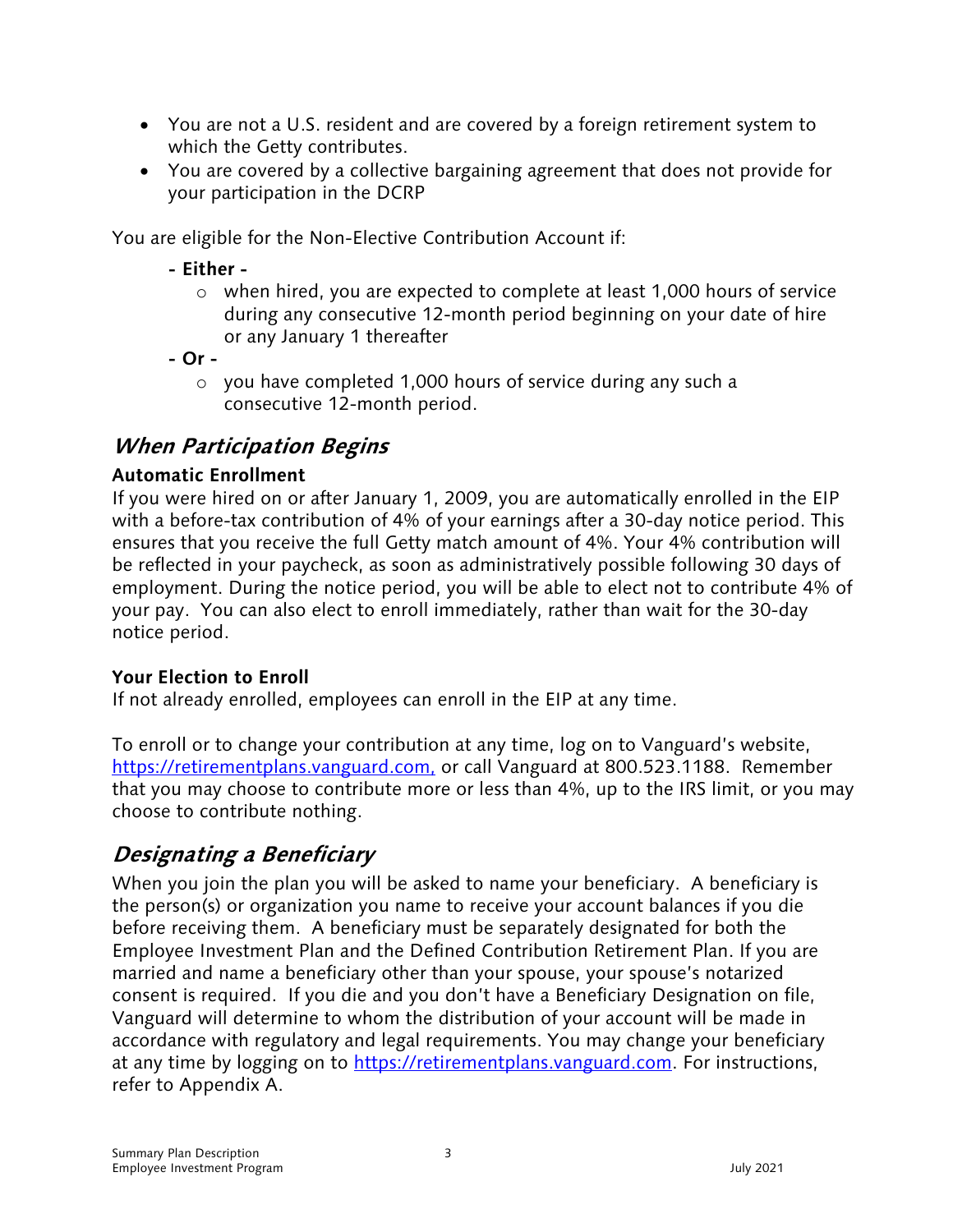# **HOW THE EMPLOYEE INVESTMENT PROGRAM WORKS**

As noted previously, the Employee Investment Program includes two plans:

- **1)** the EIP, which holds the employee contributions; and
- **2)** the DCRP, which holds the Getty contributions to the Match Account and the Non-Elective Contribution Account.

# **The Employee Investment Plan (EIP) Account**

**The EIP Account**, which holds your before-tax payroll contributions or after-tax Roth payroll contributions, is authorized under Section 403(b) of the Internal Revenue Code. Contributions may only be made through payroll deductions. For before-tax payroll contributions, you do not pay federal and state income taxes on the amount you contribute or earnings on those amounts, until the money is withdrawn or distributed. Those contributions, however, are subject to Social Security (FICA) taxes. For after-tax Roth contributions, state and federal tax withholding are applied before that contribution is made. However, tax on the earnings will be due when the money is withdrawn or distributed. Your contributions are deposited in the investment funds you have chosen or in the default investment fund, if you have not made a selection.

#### **How Much You Can Contribute**

The IRS sets limits on the minimum and maximum amounts you can contribute to your EIP in a calendar year. Contribution limits are based on the calendar year in which the paycheck is issued, from which your contributions are made. Go to www.gettyhr.com for the current year limits.

The total of your before-tax and after-tax Roth contributions cannot exceed the year's contribution limit. If you are age 50 or older before the end of the current calendar year, you may contribute an additional "catch-up" amount.

| 2021 EIP Account |                              |
|------------------|------------------------------|
| <u>Age</u>       | <b>Maximum Contribution</b>  |
| 49 or younger    | \$19,500                     |
| 50 or older      | Additional \$6,500 (total of |
|                  | \$26,000                     |

Example maximum contribution in one calendar year:

Contribution limits may change annually as directed by the IRS.

If you are not sure how much you can afford to contribute, use the Paycheck Modeler found on the home page of Employee Self Service (ESS).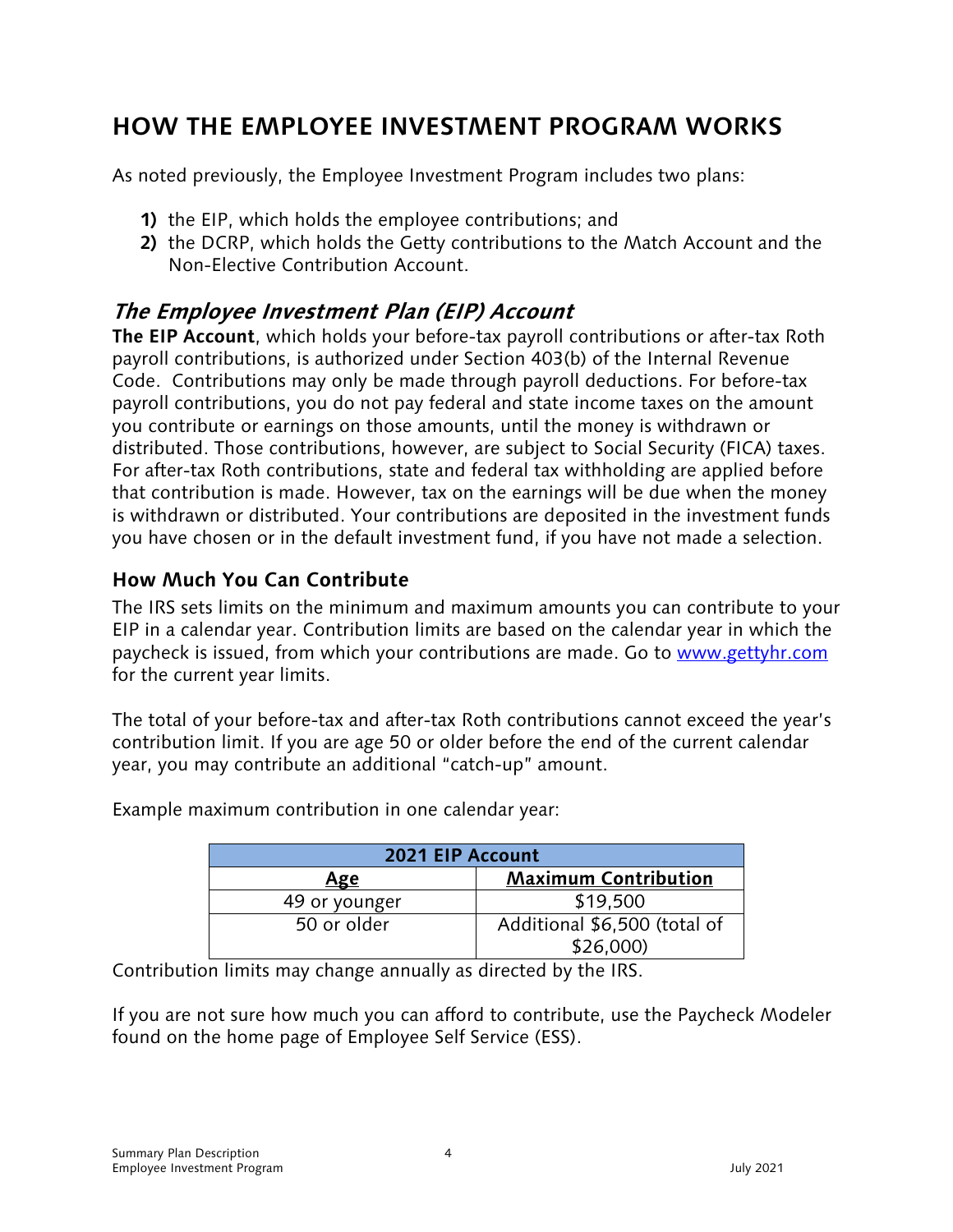#### **Example of Tax Advantages for Before-Tax Contributions**

*Suppose your base salary is \$60,000 a year and the maximum you can contribute based on IRS regulations is \$19,500 in the current calendar year if you are 49 or younger. Because you are contributing \$19,500 on a before-tax basis, your annual taxable income is \$40,500:* 

| \$60,000    | <b>Base Salary</b>          |
|-------------|-----------------------------|
| ( \$19,500) | <b>Maximum Contribution</b> |
| \$40,500    | Annual Taxable Income       |

*By making EIP contributions on a before-tax basis, you defer federal and, in many states, state income taxes. These taxes will be based on \$40,500 in earnings, not \$60,000. However, Social Security (FICA) taxes are not affected. So, when you retire, there's no effect on your Social Security benefits. Tax benefits apply to the paycheck date from which any contribution is made.* 

#### **Changing or Stopping Your Contributions**

You may change or stop your contribution any time by calling Vanguard at 800.523.1188 or logging on to their website at https://retirementplans.vanguard.com. For instructions, refer to Appendix A.

Your contributions will change or stop as of the first or second pay period after your request is processed. If you stop your contributions, you must contact Vanguard when you want to restart your contributions, by calling Vanguard at 800.523.1188 or logging on to https://retirementplans.vanguard.com.

#### **Annual Automatic Increase of Contributions**

As of July 1, 2021, if your contributions are percentage-based and you are contributing less than 10% of your pay, including both pre-tax and after-tax Roth contributions, your pre-tax contribution rate will be increased by one percentage point each year until you reach 10% in pre-tax contributions. The automatic increase will be applied to your pretax contribution rate only, not your Roth contribution rate. The annual increase will occur as soon as administratively possible after July 1 of each calendar year. You are able to elect not to have your contribution rate increased. You may also elect an annual increase of contributions on your own.

#### **Rollover Contributions**

You may have participated in a previous employer's 401(k) or 403(b) plan, or a 457(b) plan of a governmental employer. You may also have an individual retirement account (IRA) consisting solely of funds from such a plan of a former employer. The EIP will accept rollovers from these types of plans, if you provide acceptable information. Certain other restrictions may apply.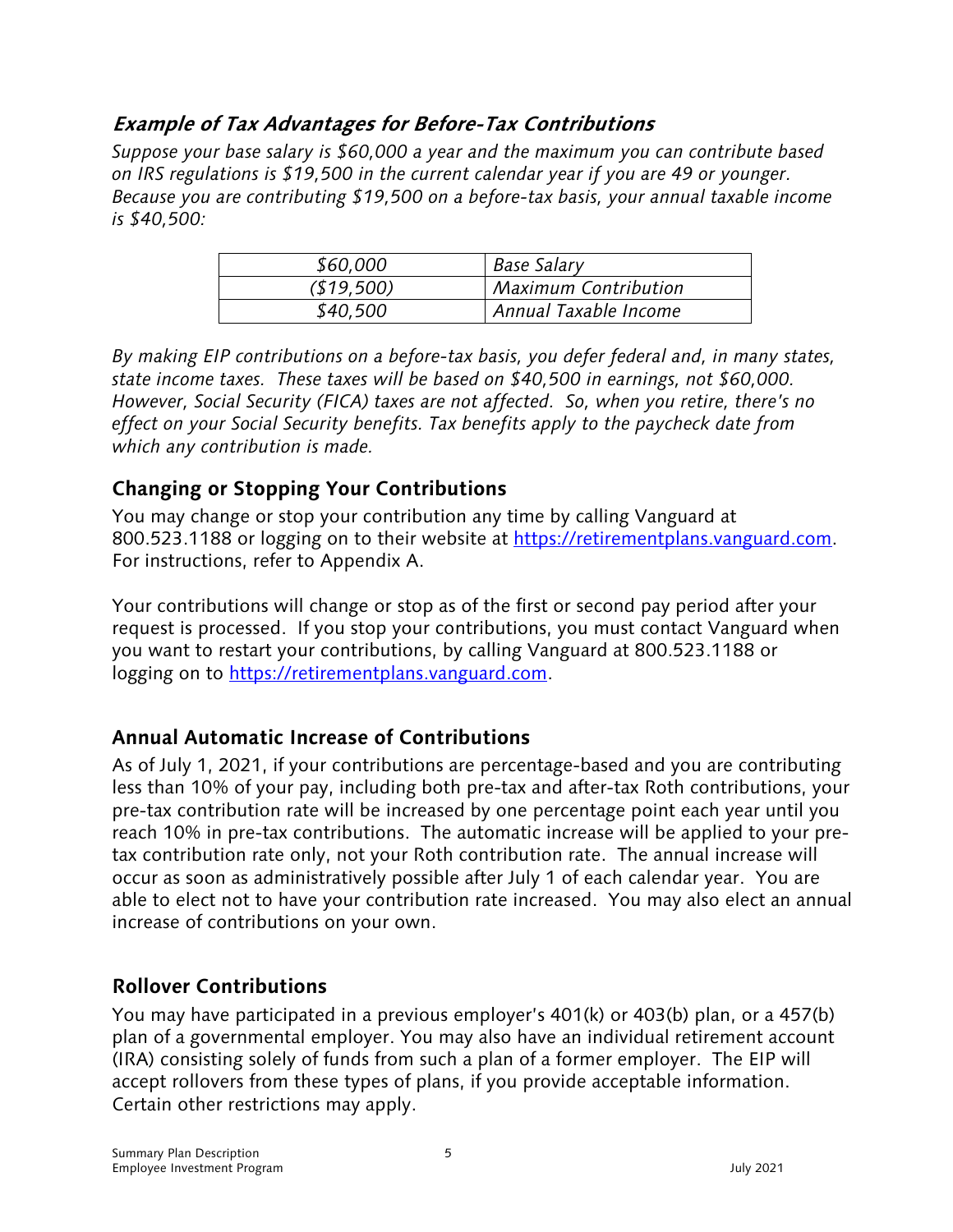You **cannot** roll over:

- A distribution that is paid to you in installments for a period of 10 years or more, for your life expectancy, or your and your beneficiary's joint life expectancy;
- A required minimum distribution paid to you when you reach age 72 or older;
- An amount you received as a hardship withdrawal or as a plan loan; or
- Amounts that represent refunds of excess contributions, excess deferrals, or amounts in excess of IRS limits.

For instructions on rolling over funds, refer to Appendix A. Make sure that either you request a *direct rollover* from the previous plan or you roll over your distribution within 60 days from the date on the check you receive from the other plan. Otherwise, your distribution will not be eligible for a rollover and could become taxable to you.

#### **Vesting**

Vesting is the nonforfeitable right to receive benefits from the program. The contributions you make to your EIP Account are always vested and belong to you. You are also always fully vested in any rollover contribution you make under the program.

## **The Defined Contribution Retirement Plan (DCRP)**

This plan contains the Getty's contributions and consists of two components:

- **1) The Match Account**, which holds the Getty's matching contributions, is authorized under Section 401(a) of the Internal Revenue Code. The Getty matches your contributions to the EIP Account, up to 4% of your earnings on a pay period basis. This means for every dollar you contribute, the Getty contributes one dollar, up to a maximum of 4% of earnings each payroll period.
- **2) The Non-Elective Contribution Account** holds the Getty's non-elective contribution for eligible employees. The Getty contributes 6% of earnings you earn each payroll period, if your salary is no more than the Social Security Wage Base. If your salary is greater than the Social Security Wage Base, the contribution is 6% of your salary up to the Social Security Wage Base, plus 10% for earnings above the wage base, up to the IRS compensation limit.

## **The Match Account**

The Getty will match each dollar you put into your EIP Account up to 4% of your earnings. The matching contribution is computed each pay period and wired to your account with Vanguard.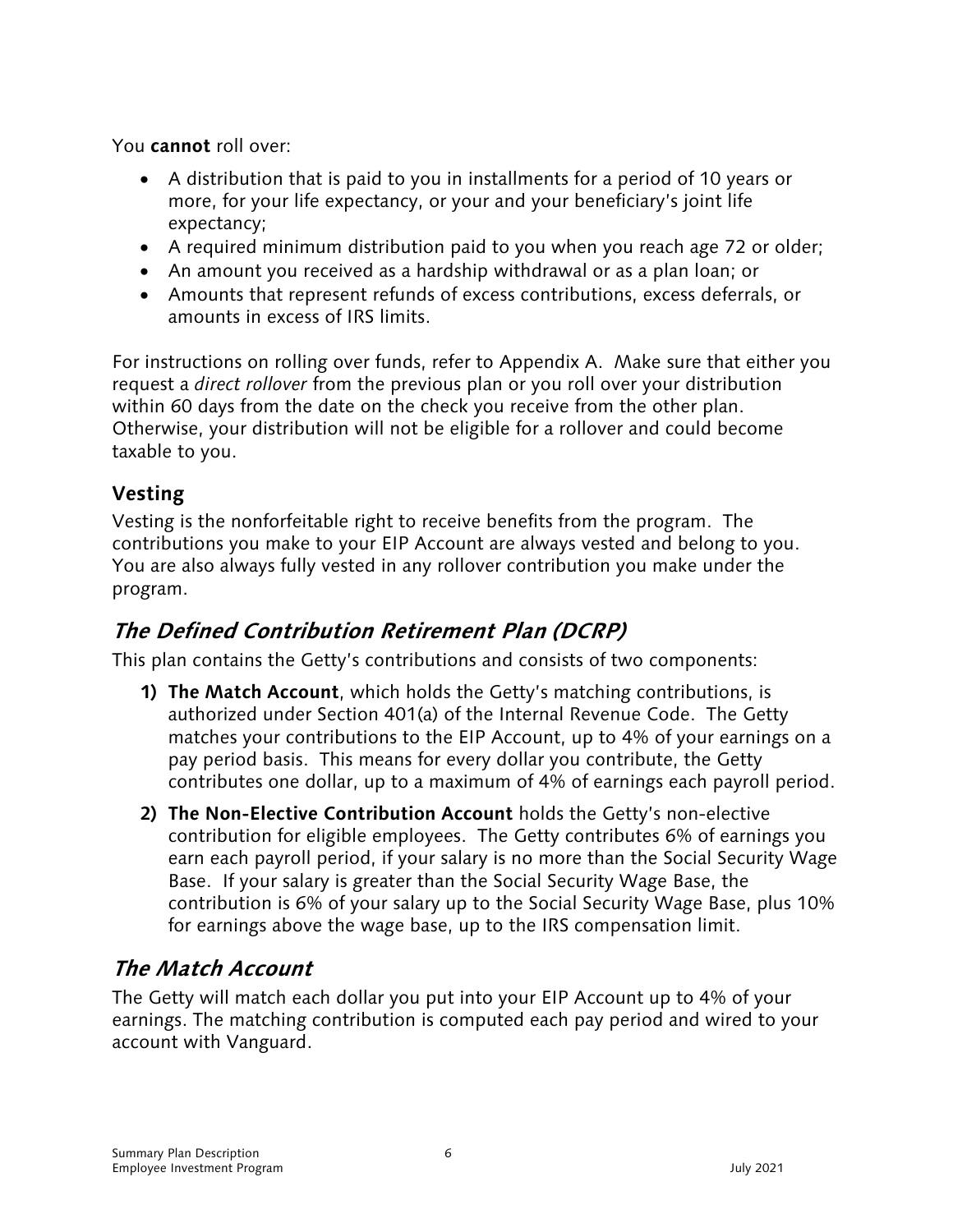The Getty also makes a "true-up" match each year. A "true-up" match ensures that you receive the maximum employer match if you contribute at least 4% of your earnings **for the year** – regardless of the timing of your contributions. Anyone who is still employed with the Getty as of December 31<sup>st</sup> and who has contributed to the plan during the year is eligible for the "true-up" match.

With the "true-up," at the end of the year, the Getty will look back at your total contributions as a percentage of your total earnings. If your contributions qualify for any match that you didn't receive on a per pay period basis, the Getty will add money to match your contributions. This should result in a participant receiving a full 4% match on their contributions for the year. Any additional contributions will be made as soon as administratively possible following the end of the year.

After-tax Roth contributions are also matched by the Getty and are subject to the same limitations as before-tax contributions. The total match amount is based on the combined pre-tax plus after-tax Roth contributions. The Getty match is a before-tax contribution.

#### **The Non-Elective Contribution Account**

If you meet the eligibility requirements as described on page 2, the Getty will make a contribution on your behalf in the amount of:

- Six percent (6%) of your earnings to the extent that it does not exceed the Social Security Wage Base, **-AND-**
- Ten percent (10%) of your earnings that are in excess of the Social Security Wage Base up to the IRS compensation limit.

The Social Security Wage Base and IRS compensation limits may change annually.

#### **Vesting**

The contributions you make to your EIP Account always belong to you.

You "vest in," or earn a right to the Match Account, over time, depending on your years of service. A year of service is a calendar year in which you have completed at least 1,000 hours of service. Hours of service are calculated based on the payroll schedule and apply to the calendar year in which the paycheck date falls. Your vesting depends on the number of years where you achieve 1000 hours of service, not the number of years you participate in the EIP. Your hire date/anniversary date are **not** used to calculate your vesting.

You will fully vest in the Match and Non-Elective Contribution Accounts after three (3) years where you have had 1000 hours of service.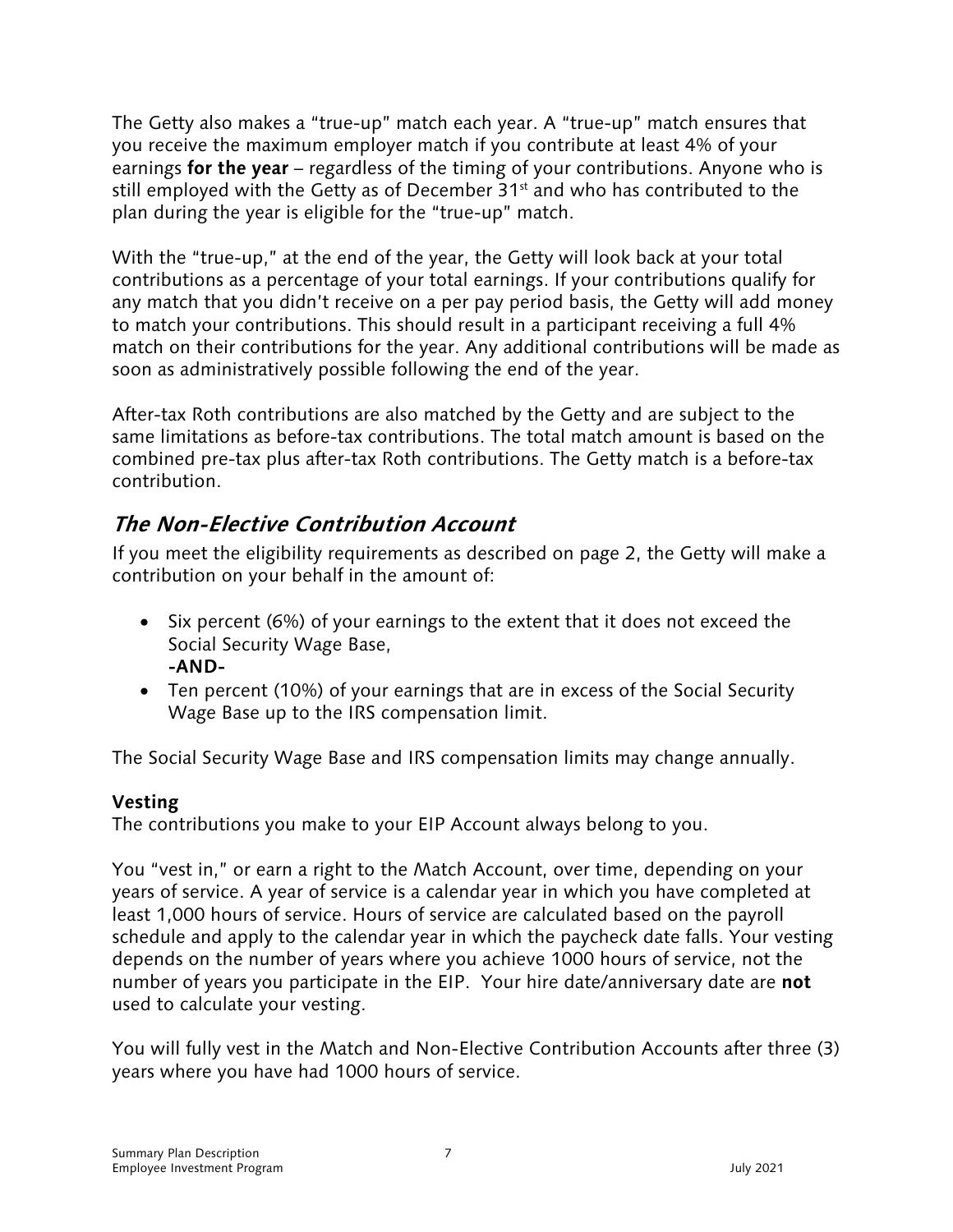| Years of Service<br>You Have Completed | Vesting<br>Percentage |
|----------------------------------------|-----------------------|
| $0 - 1$                                | 0%                    |
|                                        | 0%                    |
|                                        | 100%                  |

The vesting schedule effective January 1, 2014 is the following:

You *automatically* vest in the Match and Non-Elective Contribution Accounts if you reach age 65 while still employed at the Getty, if you die while still employed at the Getty, or if you become totally and permanently disabled and are eligible to receive benefits under the Getty's Long Term Disability Plan and are not performing any duties for the Getty.

## **If You Leave and are Rehired**

If you leave the Getty with any vested interest in the Match Account or the Non-Elective Contribution Account, or if you have a break in service that does not exceed five years, and you are rehired, your previous years of service will be restored for purposes of vesting in the Match Account or the Non-Elective Contribution Account.

If you forfeit funds in the Match Account and/or the Non-Elective Contribution Account when you leave the Getty because you are not fully vested in the DCRP at that time, and you are then rehired after a break in service that does not exceed five years, the forfeited amount(s) will be restored to your account. The restoration will occur as soon as administratively possible after your rehire date.

A break in service includes each calendar year in which you have less than 500 hours of service.

If you were not vested but took a distribution from your Account when you left, you must repay the amount you received in order to have the forfeited Getty matching contribution restored. You have five years from your date of reemployment to repay the distribution amount you received. If you do not repay this amount within five years, the non-vested amount is forfeited.

# **NONDISCRIMINATION TESTS**

In order to satisfy IRS rules, the Employee Investment Program must periodically undergo nondiscrimination tests to ensure that highly paid employees, as defined by the IRS, are not benefiting disproportionately under the Program.

If the Program or any portion thereof fails these tests, the matching contribution level for highly paid employees might have to be reduced. You will be notified if this applies to you.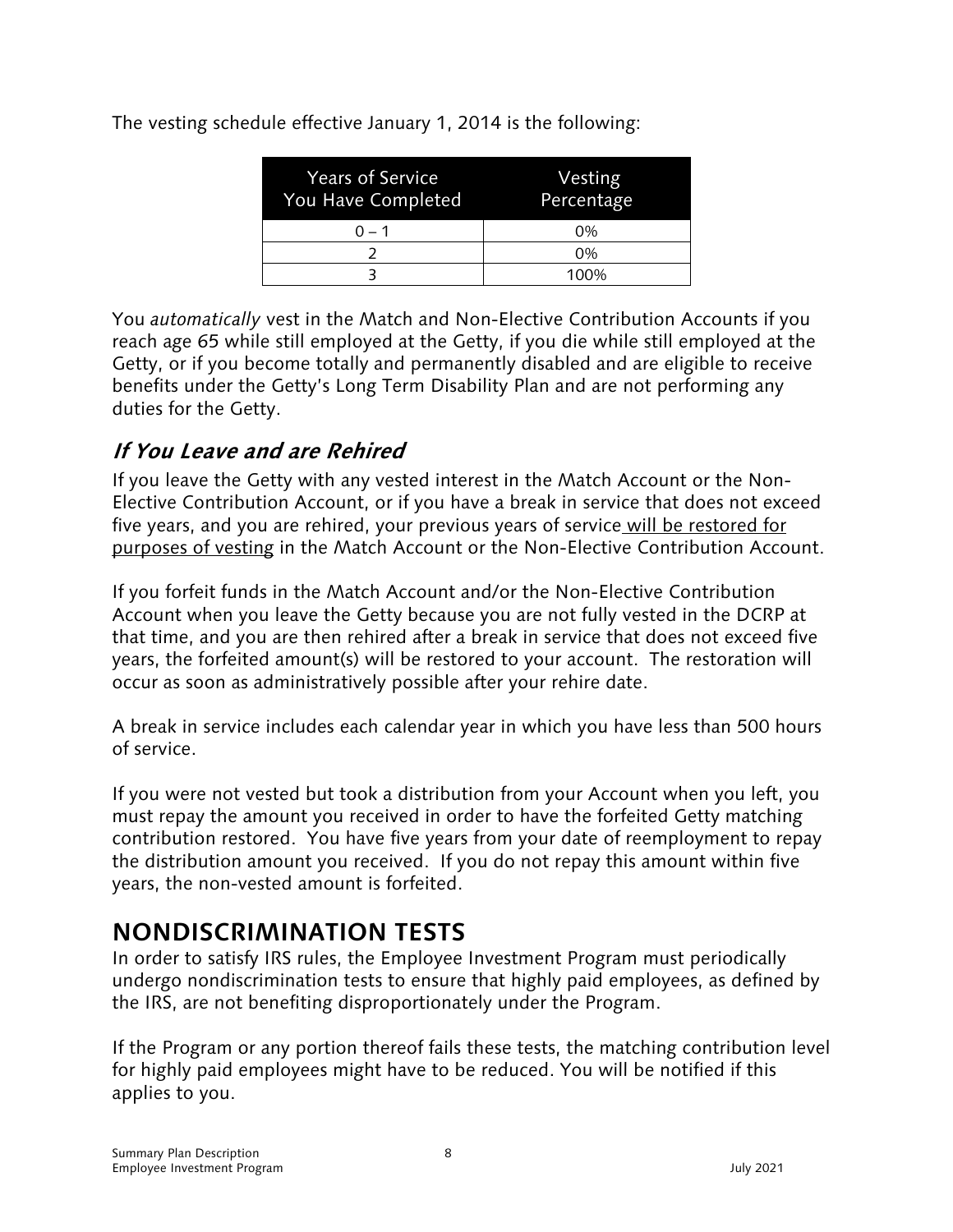# **INVESTING YOUR ACCOUNTS**

You decide how you want all your account balances to be invested.

#### **Investment Choices**

The EIP Account, the Match Account and the Non-Elective Contribution Account have a variety of investment options to choose from. For a list of fund choices, log on to the Vanguard website, https://retirementplans.vanguard.com. For instructions, see the "Fund Choices" section of Appendix A.

If you do not select an investment option, your contributions will be invested automatically in the Target Retirement Fund determined by your age at enrollment. You can change your investment direction at any time by calling Vanguard at 800.523.1188 or logging on to the Vanguard website, https://retirementplans.vanguard.com. For instructions, see the "Fund Allocation Change" section of Appendix A.

As of October 1, 2018, participants are no longer permitted to direct contributions to the Prudential Fund, and the Prudential Fund is no longer available to new participants. (See "Prudential Fund" on page 11.)

#### **Your Investment Strategy**

The amount of retirement savings you'll receive from the Program depends on how you invest your account balances, how your investments perform over time, and when you take distributions. In making your investment decisions, only you can determine your own financial objectives and your tolerance for risk.

Vanguard's website, https://retirementplans.vanguard.com, has a broad range of planning tools and learning resources to help you manage various aspects of your retirement savings. You can also call Vanguard at 800.523.1188 for help.

A prospectus for each Vanguard fund is available from Vanguard's website at https://retirementplans.vanguard.com or you may request one by calling Vanguard at 800.523.1188. For a prospectus for non-Vanguard funds, you must request one by calling Vanguard at 800.523.1188. Read the prospectus carefully before making an investment choice. Any applicable investment fees plus expenses will be disclosed in each prospectus.

The Employee Investment Program is designed to satisfy section 404(c) of the Employee Retirement Income Security Act ("ERISA") and title 29 of the Code of Federal Regulations Section 2240.404(c)-1. As such, the program offers you the opportunity to exercise control over your Employee Investment Plan Account, your Match Account and your Non-Elective Contribution Account by allowing you to: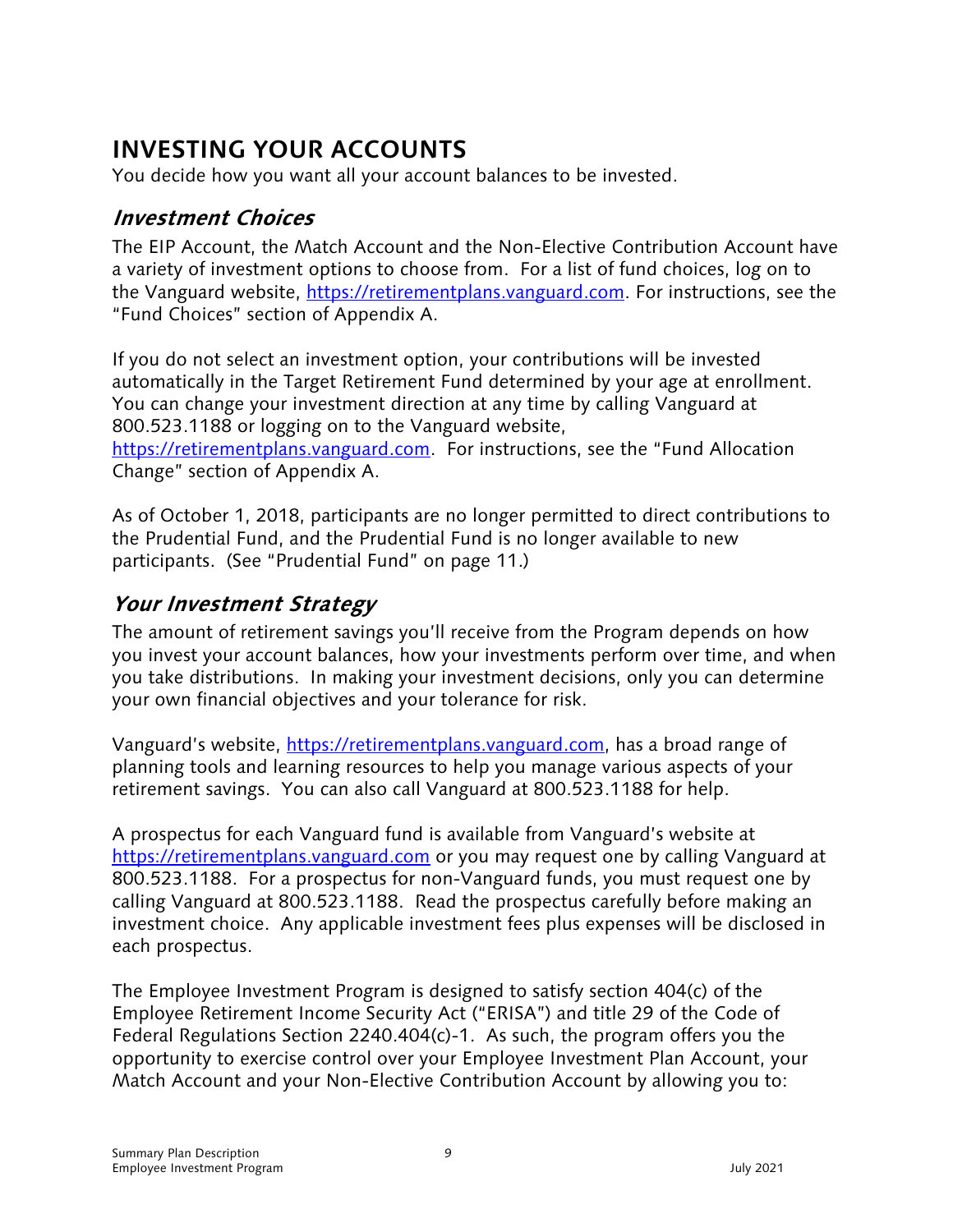- a) select from a broad range of investment choices;
- b) determine the manner in which these assets will be invested; and,
- c) receive and access information necessary to make informed decisions with respect to the investment options under the plan.

The fiduciary of the program (The J. Paul Getty Trust) is obligated, with certain exceptions, to comply with these instructions. As a result, the fiduciary of the program is generally relieved of liability for any losses which are the direct and necessary result of investment instructions given by you or your beneficiary.

Any proxy voting or similar rights applicable to your EIP accounts may be passed on to you; consult the investment information for each fund.

#### **Obtaining Your Account Balance**

You can obtain your current account balance by logging onto Vanguard's website at https://retirementplans.vanguard.com, or by calling Vanguard at 800.523.1188.

Each quarter you will receive a statement that indicates the balances of your Accounts. You may choose to have these statements delivered to you electronically. The statement also shows the funds in which your accounts are invested. You can also find the daily price of the Vanguard Funds in most major newspapers, on Vanguard's website at https://retirementplans.vanguard.com or by calling Vanguard at 800.523.1188.

Quarterly statements, prospectuses, and other plan literature are mailed to your home address. However, you may elect to receive these documents via email. To do so, log on to https://retirementplans.vanguard.com > Menu > My Profile > Mailing Preferences.

## **Changing Your Investments**

The Program gives you the flexibility to change your investments at any time to suit your personal investment goals.

You may move your account balances among the available funds at any time by logging on to Vanguard's website at https://retirementplans.vanguard.com or by calling Vanguard at 800.523.1188. Certain funds may require transaction fees; refer to each fund's prospectus before investing. For instructions, refer to Appendix A.

Transfers will be made according to Vanguard's trading rules for the Program. In general, transfers made weekdays by 1:00 p.m. PST will be processed the same day at the day's share price; transfers made after 1:00 p.m. will be processed the next day at the next day's share price. Transfers are not processed on Saturdays, Sundays, or holidays.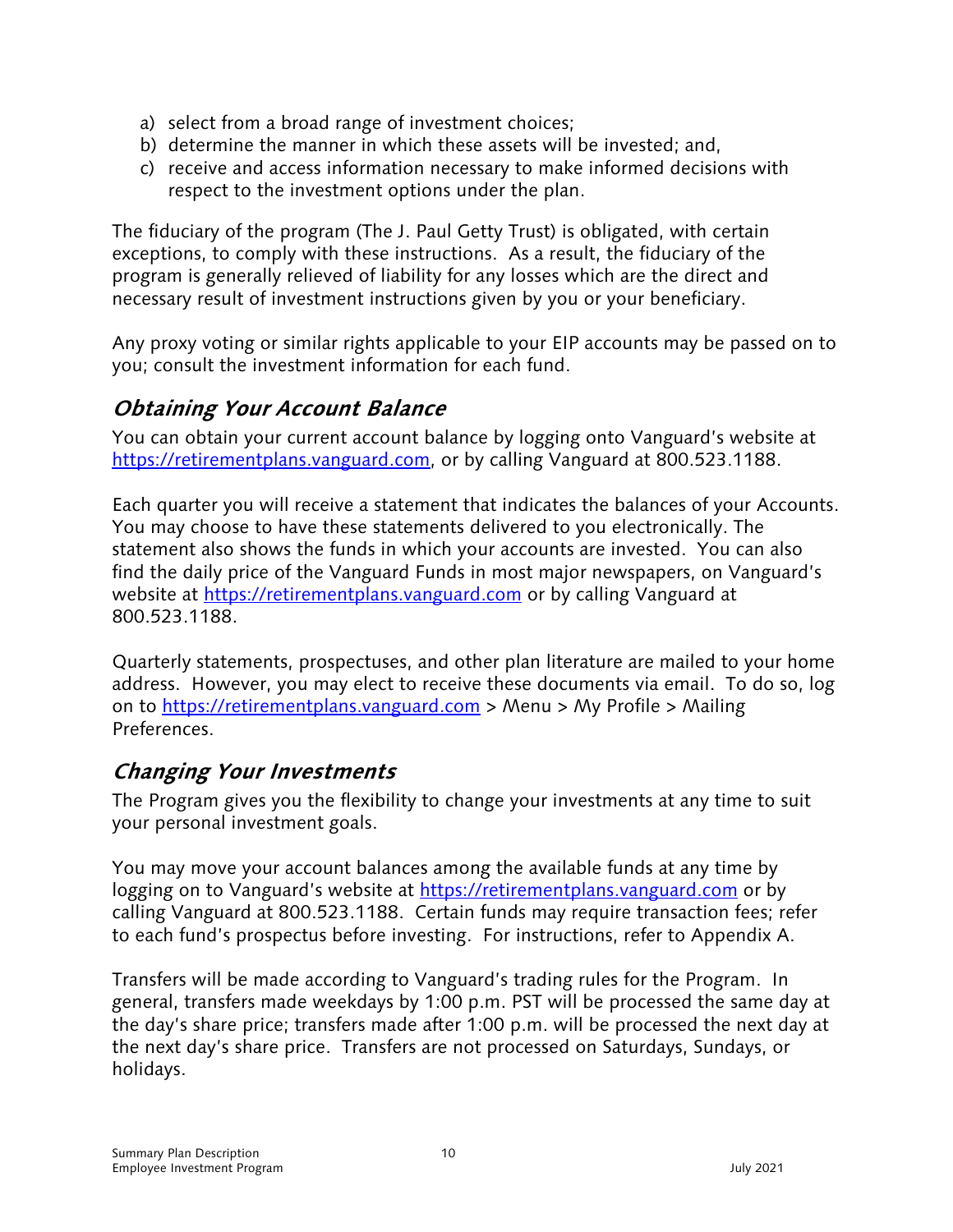#### **Prudential Fund**

As of October 1, 2018, participants are no longer permitted to direct contributions to the Prudential Fund. If you have a balance in the Prudential Fund, certain special rules apply to you:

- Hardship withdrawals, loans and certain in-service withdrawals are not permitted.
- If you are still employed and have an account with Vanguard, you can transfer money from the Prudential Fund to the Vanguard Funds (subject to vendor restrictions) at any time, but early withdrawal penalties may apply. Contact Prudential at 800.458.6333 for details.
- Upon leaving the Getty, you have different payout options from the Prudential Fund than from the Vanguard Funds (see "Receiving Your Account Balances," beginning on page 16).

# **WITHDRAWALS FROM THE EIP ACCOUNT WHILE A GETTY EMPLOYEE**

The goal of the Employee Investment Program is to help you create long-term security. The law permits you to defer taxes until retirement. The longer you participate in the program, the more opportunity you have for investment growth. Usually the money in your accounts is paid out when you retire, become disabled, end your employment with the Getty, or die. However, while you're actively employed, you may be eligible to take:

- A withdrawal of your contributions to the EIP Account to meet a financial hardship;
- A general purpose loan from your EIP account, or
- A lump-sum withdrawal at age 59  $\frac{1}{2}$  of all or part of the amount in the EIP Account.

Please note that only your EIP contributions are available for any of these types of withdrawals available under the Plan — not earnings. General purpose loans are limited to 50% of your EIP account or \$50,000, whichever is less. This limit is reduced by the amount of your highest outstanding loan balance during the previous 12 months. The money in your other accounts is not available for withdrawal while you are employed by the Getty. Please see the section titled "Receiving Your Account Balances" for more information on the availability of your Accounts when you leave the Getty.

Certain withdrawals were temporarily permitted under the CARES Act. For specific information on these changes, refer to the section titled "Coronavirus-Related Transactions."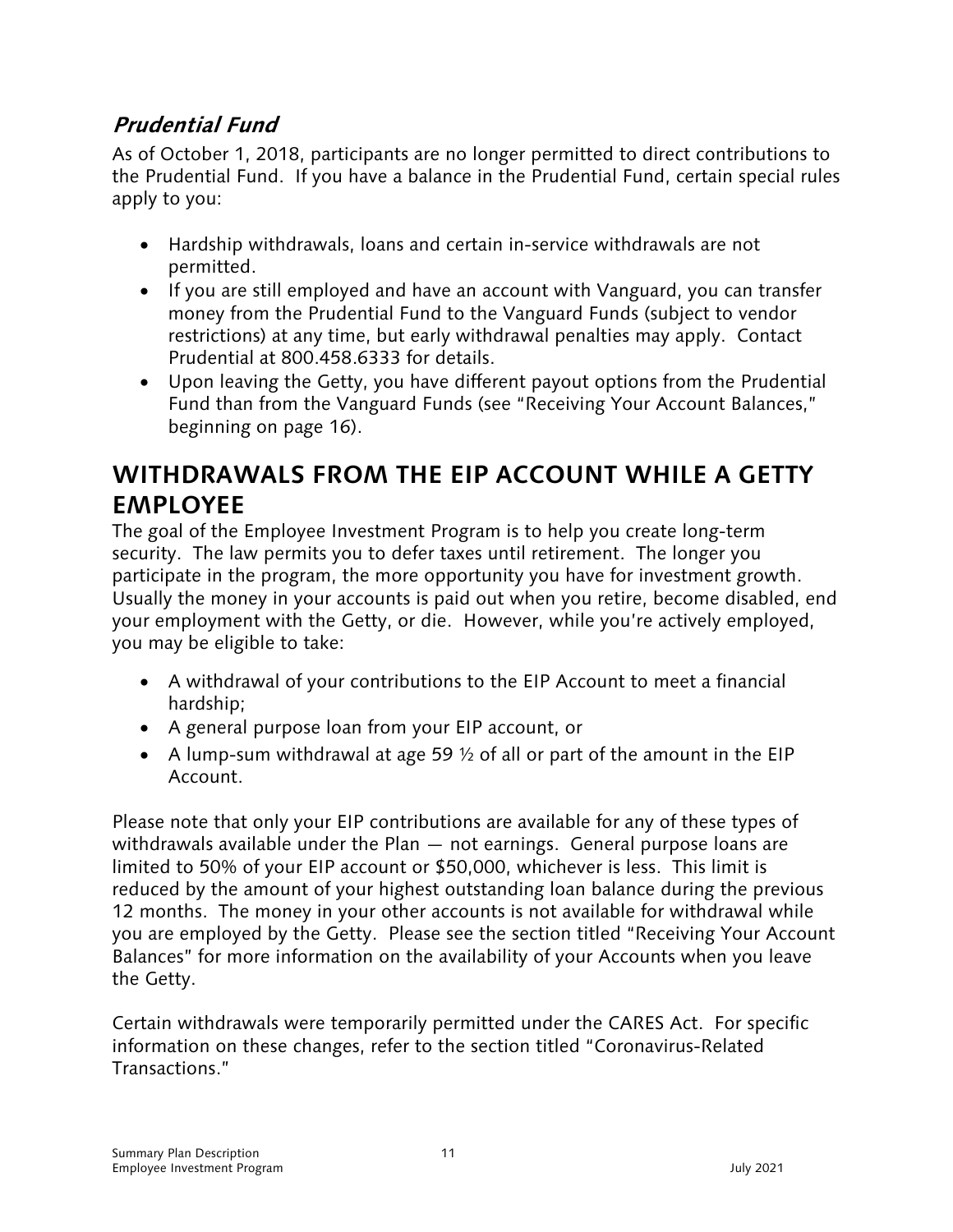#### **Hardship Withdrawals**

The IRS permits a *hardship withdrawal* only if you experience an immediate and heavy financial need and other resources are not available to meet the need. A "hardship" generally means you have a financial need on account of:

- Payment of tax-deductible medical expenses for you, your spouse, children, or dependents;
- Payment of tuition, related educational fees, and room and board for the next 12 months of post-secondary education for you, your spouse, children, or dependents;
- Purchase of your principal residence (excluding mortgage payments);
- Need to prevent eviction from, or foreclosure on, your principal residence;
- Payment for burial or funeral expenses for your deceased parent, spouse, child or other dependent as defined by the IRS;
- Expenses for the repair of damage to your principal residence that would qualify for the casualty deduction under IRC Section 165, or
- Expenses and losses (including loss of income) incurred on account of a disaster declared by the Federal Emergency Management Agency (FEMA).

Hardship withdrawals are subject to the following restrictions:

- You may only withdraw amounts as a hardship withdrawal if sufficient funds to alleviate the hardship are not available to you from other sources, and you must inform Vanguard in writing that you do not have funds available to you from other sources to satisfy this need;
- You may only withdraw money from your contributions of the EIP Account, not your Match Account nor your Non-Elective Contribution Account;
- You may not withdraw any earnings credited to your EIP Account after 1988.

For instructions on how to request a hardship withdrawal, refer to Appendix A. When you contact Vanguard, you will be asked to indicate the amount you want to withdraw, the reason for the withdrawal and whether the withdrawal is for contributions made before or after 1988. You must certify to Vanguard that you have insufficient funds or other liquid assets available to support your request.

Keep in mind that hardship withdrawal requests can be denied. Your request must be approved by Vanguard. Your withdrawal will be processed as soon as administratively possible, usually within 30 days. There will be a \$100 fee deducted from your EIP account for each hardship withdrawal.

Certain withdrawals were temporarily permitted under the CARES Act. For specific information on these changes, refer to the section titled "Coronavirus-Related Transactions."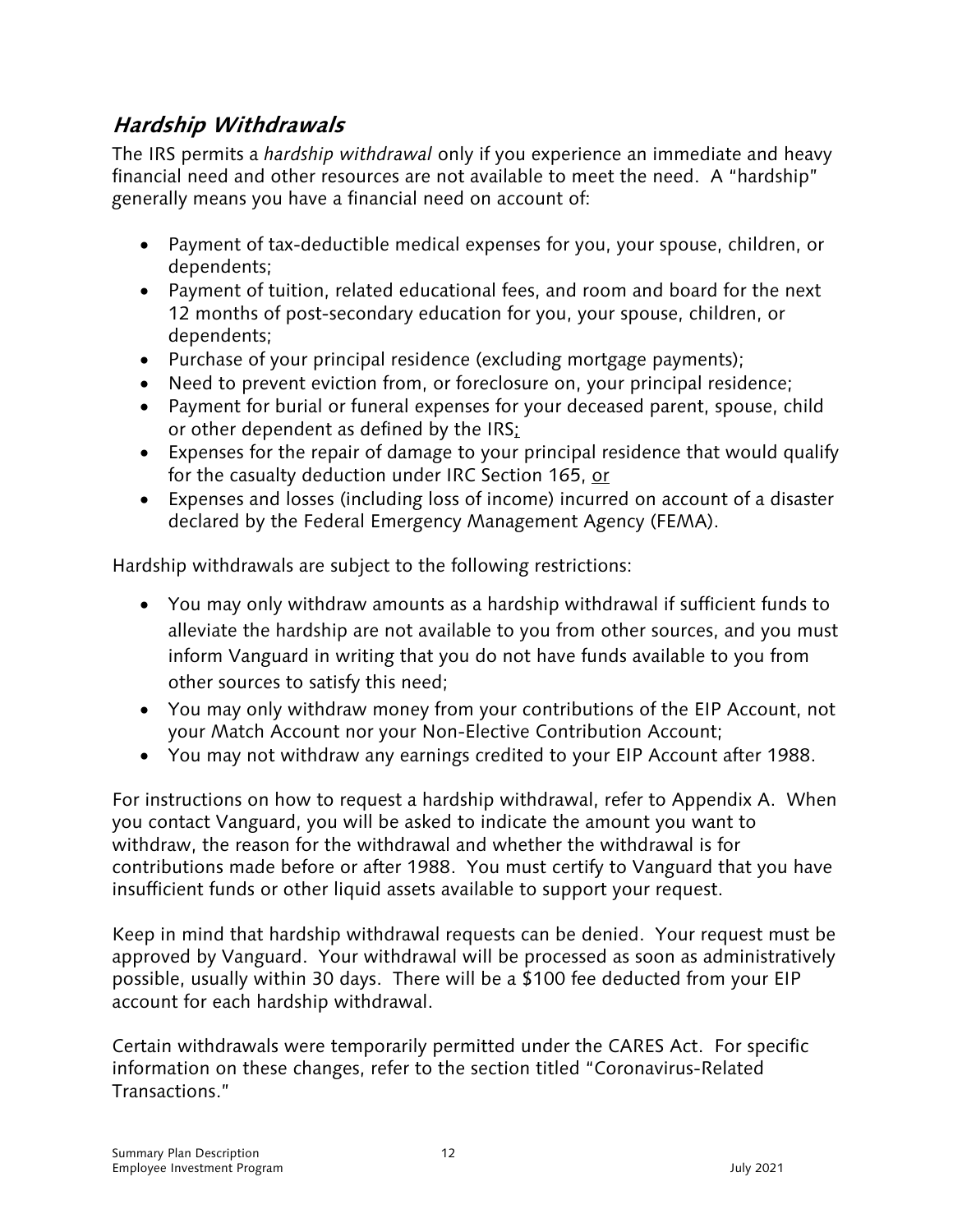## **Additional Tax on Hardship Withdrawals**

In addition to normal tax withholdings, the IRS requires you to pay an extra 10% federal penalty tax and California requires you to pay an extra 2.5% penalty tax on any funds you withdraw while actively employed before you reach age 59 ½, unless you use the money to pay for certain tax-deductible medical expenses. These penalties may not apply if the withdrawal is due to your total disability.

It is important to consult your tax advisor when considering a hardship withdrawal.

# **Age 59 ½ Lump-Sum or Partial Withdrawal**

If you're an active employee age 59  $\frac{1}{2}$  or older, you may apply to receive a total or partial lump-sum distribution of the amount in your EIP account. The Match Account and the Non-Elective Contribution Account balances are not available while employed unless you become disabled. For instructions on how to apply for this withdrawal, refer to Appendix A.

If you request an in-service withdrawal after age 59 ½, your request will not affect your continued participation in the Employee Investment Program.

Certain withdrawals were temporarily permitted under the CARES Act. For specific information on these changes, refer to the section titled "Coronavirus-Related Transactions."

## **Coronavirus-Related Transactions**

The CARES Act, passed in 2020, included key provisions for individuals affected by COVID-19 that were in effect during 2020 only. An "affected individual" is defined as someone:

- 1. Who is diagnosed with COVID-19 by a CDC-approved test,
- 2. Whose spouse or dependent is diagnosed with COVID-19 by a CDC-approved test, or
- 3. Who experiences adverse financial consequences as a result of being quarantined; being furloughed, laid off, or having work hours reduced as a result of COVID-19; being unable to work due to lack of child care due to COVID-19; closing or reducing hours of a business owned or operated by the individual due to COVID-19; or other factors as determined by the Treasury Secretary.

**Coronavirus-Related Distributions.** Special withdrawals were permitted for those affected by COVID-19. These withdrawals were available only from January 1, 2020 through December 30, 2020 and were available to all participants, whether or not they were actively employed. Such individuals were eligible to take a withdrawal of up to \$100,000 total from the EIP.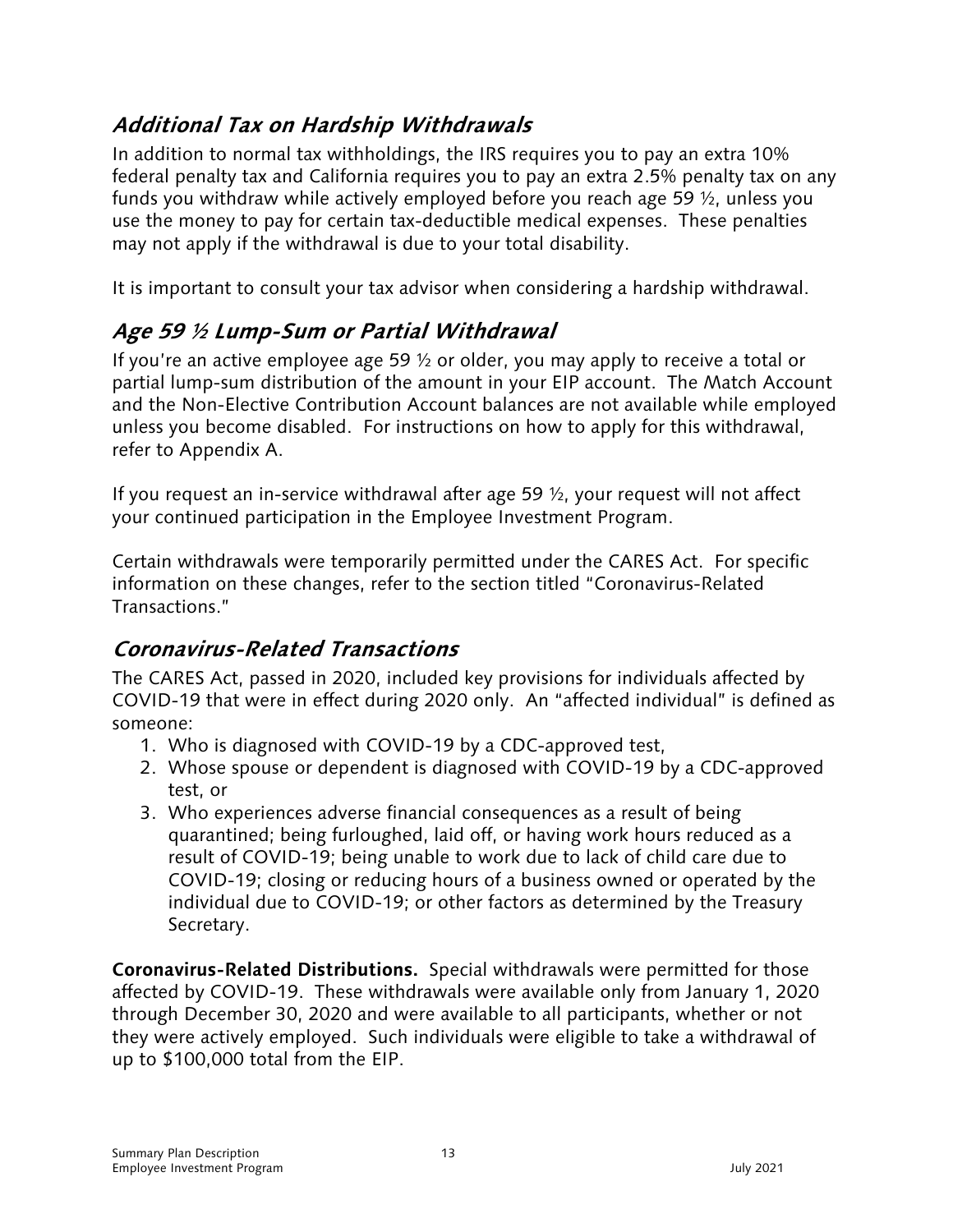If you were younger than age 59½ when you took such a distribution, the 10% federal penalty tax that usually applies would have been waived. The taxes you would owe on this withdrawal may be spread over a three-year period (we encourage you to seek the advice of a tax specialist regarding this taxation). In addition, you may avoid taxes on the distribution if you're able to put the money back into your account within three years. This type of withdrawal is not subject to a mandatory 20% withholding for taxes. Instead, 10% would have been automatically withheld. If you wanted, you could have waived this withholding entirely. The distribution fee that Vanguard typically charges for withdrawals was waived for this coronavirus-related withdrawal.

You did not need to prove you had been impacted when requesting the withdrawal, but you may be required to offer proof later.

**Coronavirus-Related Loans.** If you were affected by COVID-19, you were permitted to request a loan from the EIP for up to \$100,000 or 100% of your account balance, whichever was less. This is double the usual amount allowed. The loan origination fee that Vanguard usually charges was waived for these loans. These loans were available only from March 27, 2020 through September 22, 2020 and were only available to participants who were actively employed at the time of the loan request.

You did not need to prove you had been impacted when requesting the withdrawal, but you may be required to offer proof later.

**Relief for those paying back loans.** Participants who had existing loans from the EIP and had been affected by COVID-19 were permitted to suspend their loan payments for up to a year. Such individuals have an extra year to pay back these loans once their payments resume.

This option was available only from March 27, 2020 through December 31, 2020 and was only available for participants who were actively employed at the time of the suspension request.

You did not need to prove you had been impacted when requesting this relief, but you may be required to offer proof later.

**Required Minimum Distributions (RMDs).** Required Minimum Distributions are required for some terminated employees. Please see "Required Minimum Distributions," below, for information about any distributions you may be required to take.

However, under the CARES Act, RMDs were waived for 2020 for both participants and beneficiaries taking RMDs. This waiver applied to those who had already begun receiving RMDs as well as those who were required to take their first RMD in 2020.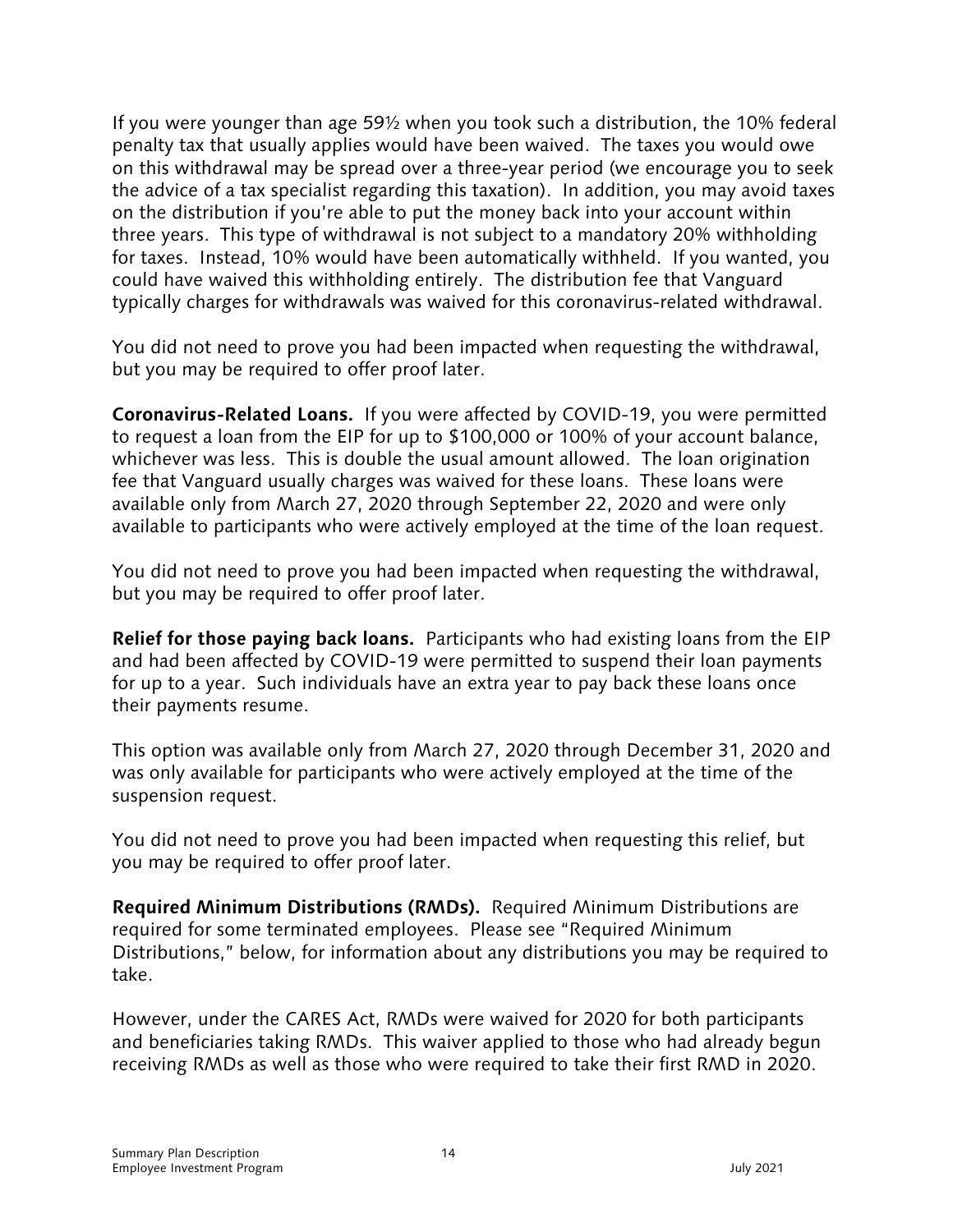You may have been affected if you fell into one of these categories:

- **Participants who had already received their first RMD in 2020:** You would have received direction from Vanguard as to how you could have rolled over the proceeds of your RMD to a qualified plan or IRA (Individual Retirement Account), if you chose.
- **Participants who received their first RMD prior to 2020 and were scheduled to receive their next RMD payment before the end of 2020:** If you did not wish to receive your RMD in 2020, you need to have contacted Vanguard by calling 800.523.1188.
- **Participants who have not yet received an RMD but would typically have been required to start RMDs in 2020:** New RMD payments were not established for 2020. Vanguard will establish RMDs for such participants beginning in 2021.

# **General Purpose Loans**

If you are enrolled in the Employee Investment Plan (EIP) and have an account balance with Vanguard, you may apply for a general purpose loan. There are many advantages to taking a loan from the plan rather than requesting a hardship withdrawal. This option has been made available, and you may prefer it because:

- You are not responsible for income tax or early withdrawal penalties on any amounts you borrow from your EIP Account as long as you pay back the loan in accordance with Plan rules, and
- You have an automatic plan on how your retirement savings will be replenished even though you temporarily need the funds now.

There are a number of rules and procedures governing general purpose loans. Generally,

- The minimum loan is \$1,000 and only one loan may be taken at a time;
- The maximum loan that is permitted to be outstanding at any time is 50% of your EIP account or \$50,000, whichever is less. This limit is reduced by the amount of your highest outstanding loan balance during the previous 12 months;
- You must repay the loan through automatic payroll deductions. Repayment terms include:
	- o A maximum repayment period of 5 years (15 years if the loan is for the purchase of a primary residence), and
	- o Interest on the loan based on the prime rate plus 1% at the time your loan is processed.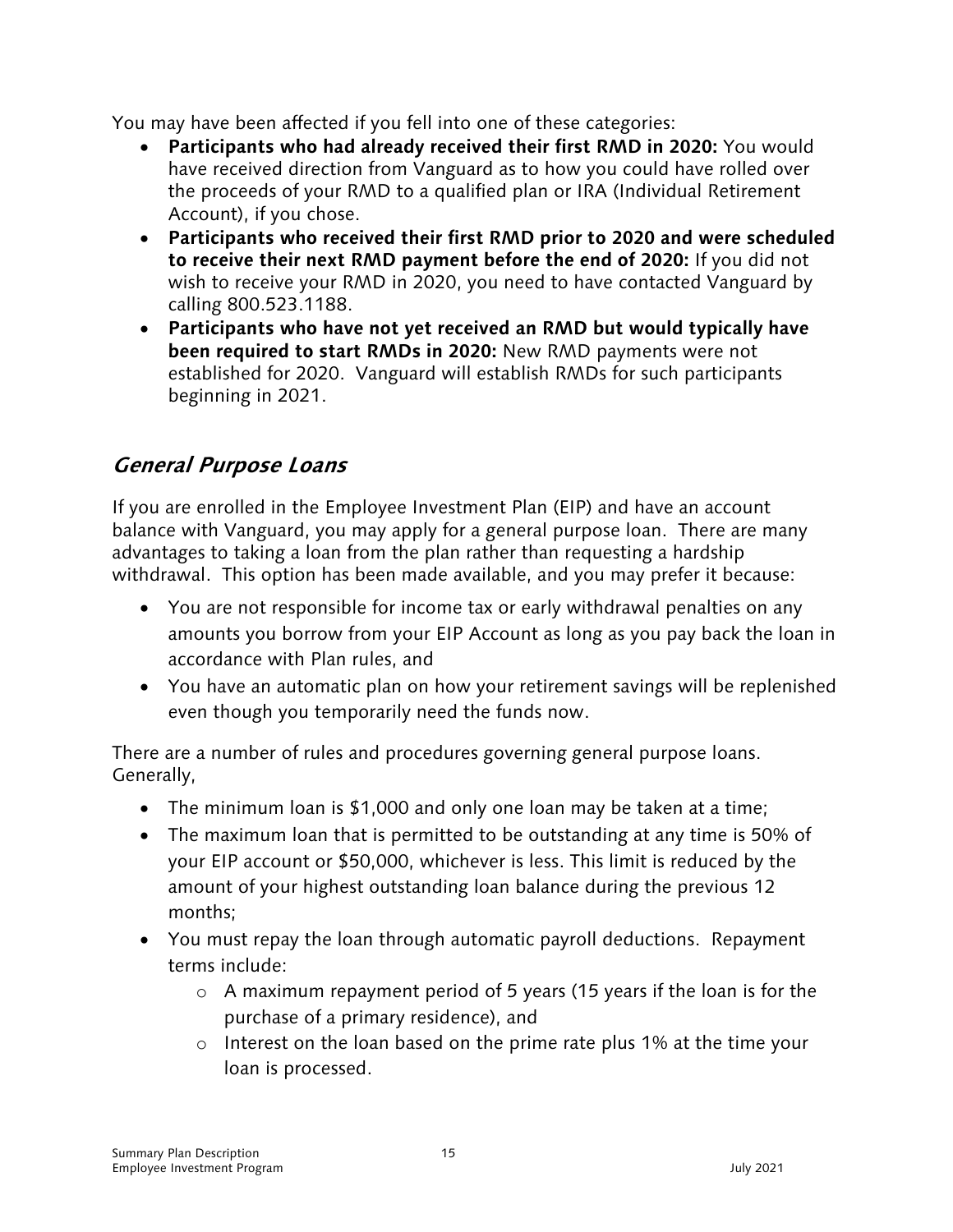- The amounts deducted from your paycheck to repay the loan are processed on an "after-tax" basis. This means all tax withholding is determined *before* reducing your pay for the repayment.
- You are responsible for the fees associated with administering the loan. Currently, there is a one-time application fee of \$100 (\$50 if you initiate the loan through Vanguard.com or VOICE Network) and an annual maintenance fee of \$25.

For instructions on how to request a loan, refer to Appendix A. Your loan will be processed as soon as administratively possible, usually within 30 days.

For loans related to the coronavirus, refer to the section titled "Coronavirus-Related Distributions."

# **RECEIVING YOUR ACCOUNT BALANCES**

You have the right to receive 100% of your EIP Account balance (your contributions adjusted for earnings and losses) if you leave the Getty for any reason. You also have the right to receive the vested portion of your Defined Contribution Retirement Plan balance. The amount of the payment from the Program will be based on the value of your vested account(s) under each fund as of the day your written request is processed by Vanguard or Prudential.

If you have any outstanding general purpose loans when you terminate employment, your actual distribution from your EIP Account will be reduced to reflect a "deemed" payment of any remaining amounts due under the terms of the loan, if you do not repay the loan in full from other sources within the time period specified in the Loan Policy. Please note that since you did not pay income taxes on the funds when you took out your loan, you will be responsible for income taxes on any amounts "deemed" paid to the Plan at the time you receive your distribution. **In other words, any remaining loan balance not repaid at the time of your termination of employment will be treated as a distribution and you will be responsible for taxes and, possibly, penalties on that amount.** 

Your vested account balances will be paid to you (or to your beneficiary, if you die) as soon as administratively possible after the request for payment is made.

#### **Balances Less Than or Equal To \$5,000**

After you leave the Getty, Vanguard will contact you regarding payout options for balances less than or equal to \$5,000. For this purpose, your balance will include the value of any outstanding loan balances that are "deemed" paid as discussed above.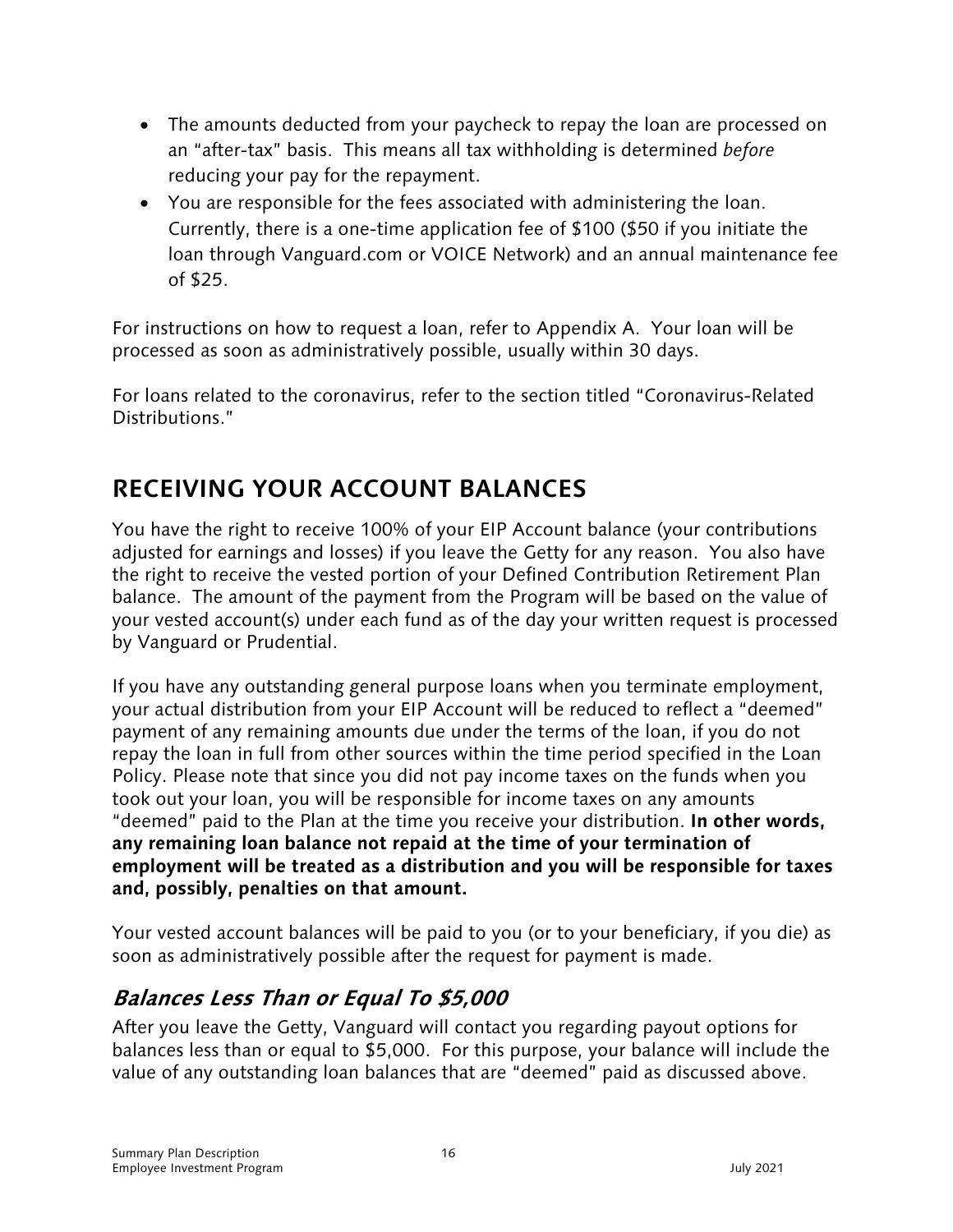Account balances more than \$1,000 but not more than \$5,000 will be automatically rolled over into an Individual Retirement Account (IRA) with Vanguard unless you: 1) elect to receive a lump-sum payment; 2) roll your funds over into another qualified plan or IRA; or 3) elect to receive periodic installments until your entire account balance has been paid. If rolled to an IRA with Vanguard, as required by law, this account will be invested in an investment product designed to preserve principal and provide a reasonable rate of return and liquidity.

Account balances that are \$1,000 or less will be paid to you in a taxable lump-sum payment unless you: 1) elect to receive a lump-sum payment; 2) roll your funds over into another qualified plan or IRA; or 3) elect to receive periodic installments until your entire account balance has been paid.

## **Balances More Than \$5,000**

If your balance is more than \$5,000, you can choose to receive it under the following methods:

**Vanguard-Held Fund(s).** Your balance held at Vanguard Investments may be paid to you, according to your direction, in one of the following forms:

- **Lump Sum.** Under this option, you are paid a single cash amount of your entire account balance.
- **Rollover.** Under this option, you may roll over the funds into another employer's qualified 401(a), 403(a) or 403(b) plan that accepts rollovers, a governmental 457(b) plan that accepts rollovers, or an Individual Retirement Account (IRA). Amounts that are **not** transferred or rolled over directly will generally be subject to a 20% federal withholding tax.
- **Installments.** Under this option, you are paid in periodic installments until your entire account balance has been paid. If you die before your entire account has been paid, installments continue to your beneficiary until your account balance is zero.
- **Partial Distribution.** Under this option, you may take a portion of your account balance and the remainder will stay with Vanguard until/unless you elect to take another distribution.

If your employment with the Getty ends prior to age 55, your payments may be subject to a penalty.

Please see "Required Minimum Distributions," below, for information about any distributions you may be required to take.

**Prudential Fund.** Your balance in the Prudential Fund may be paid to you as follows:

 **Lump Sum.** Under this option, you are paid a single cash amount of your entire account balance.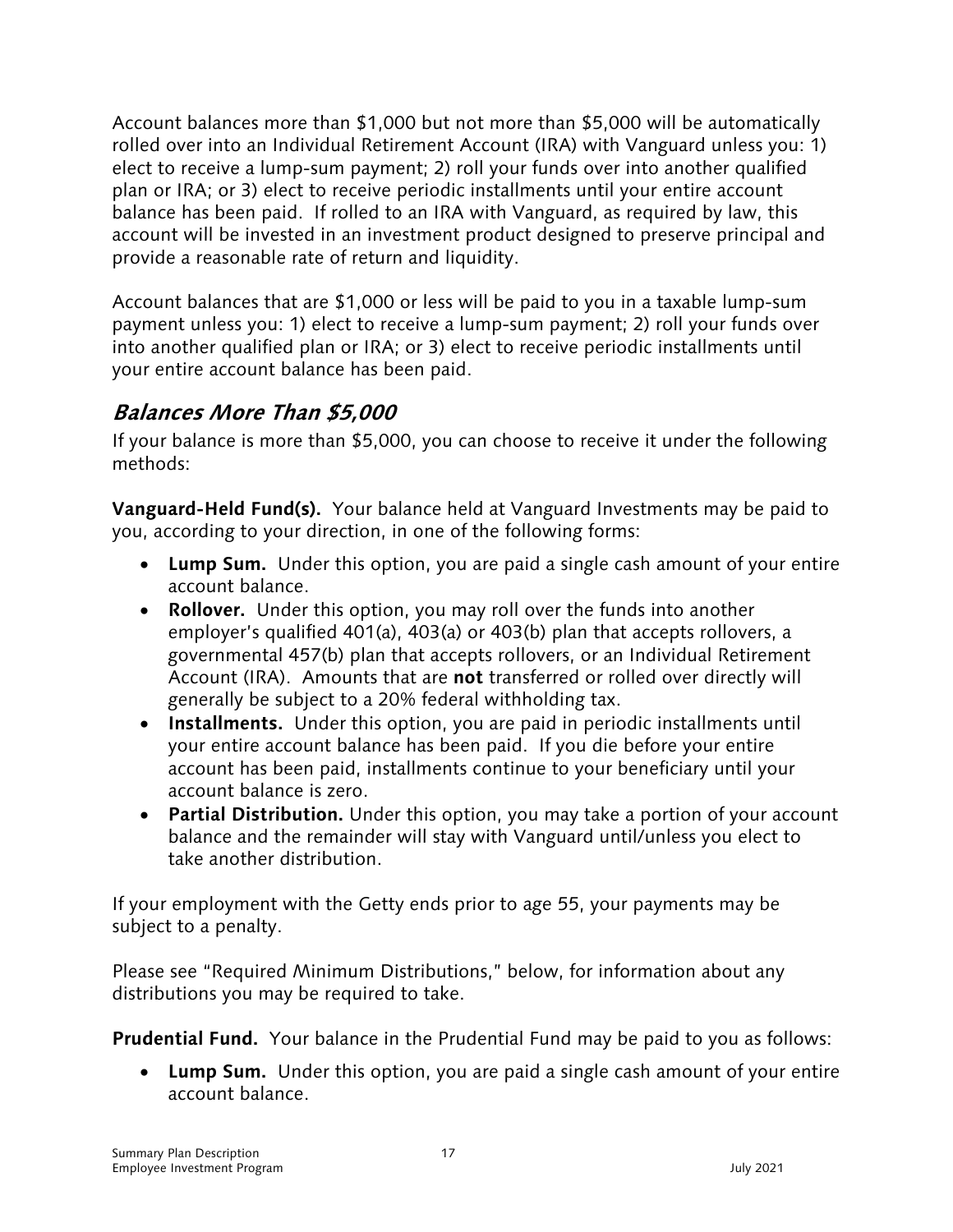- **100% Joint & Survivor annuity.** Under this option, you receive a reduced monthly retirement benefit for as long as you live. After your death, your beneficiary—who can be anyone with your spouse's consent—will receive 100% of your monthly benefit, for the remainder of his or her lifetime.
- **120 Certain Payments.** Under this option, you receive a reduced monthly retirement benefit for as long as you live. If you die before receiving 120 monthly payments, the remaining payments are made to your named beneficiary. If he or she dies before all 120 payments are made, the balance of payments will be paid to your beneficiary's estate. Married participants need spousal consent to elect this option.
- **Single Life Annuity.** Under this option, which is available to married employees with spousal consent, you receive a monthly retirement benefit for as long as you live. When you die, all payments stop.

You select the payment method you prefer. However, if you have an outstanding loan from the Prudential Fund at the time of payment, your outstanding loan amount will be deducted from your account before payments are made to you.

For installment payments, the expected payout period must satisfy IRS rules and be within the expected lifetimes of you and your designated beneficiary.

#### **Required Minimum Distributions**

If you choose to postpone receiving the money in your accounts, you don't have to start receiving your money until the April 1 after the calendar year in which you reach age 72. However, if you are still working at the Getty after you reach age 72, you may defer payments until you retire.

It will be your responsibility to request money from your account after you reach age 72. If you die, and your beneficiary is your spouse, the money can be left in the Program until the April 1 after the calendar year you would have reached age 72. In this case, it will be your beneficiary's responsibility to request money from your account. Getty Human Resources will **not** notify you. If you or your beneficiary do not take distributions when and in the amounts required by law, a 50% excise tax could be imposed on you or your beneficiary.

For changes to Required Minimum Distribution requirements in 2020, refer to the section titled "Coronavirus-Related Transactions."

#### **Requesting a Distribution**

For instructions on how to receive a distribution from the Program, including a hardship withdrawal, refer to Appendix A.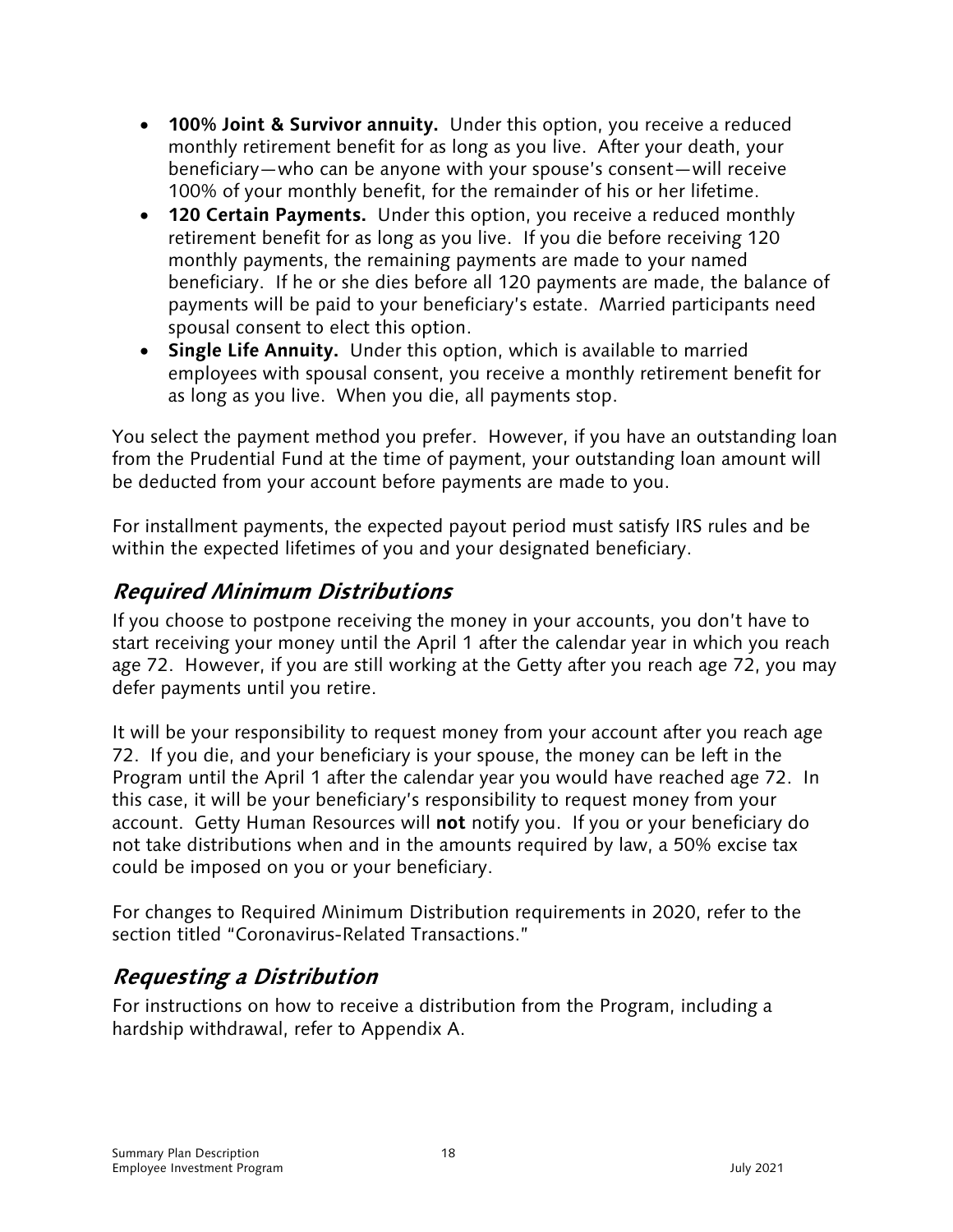#### **Taxes on Your Account Balance**

While you are a participant in the Program, you postpone paying taxes on your account balances for your before-tax contributions until you actually receive the money. When you receive a payment from the Program, the payment is subject to taxes. The amount of taxes you pay depends on the type of distribution you select and the tax laws in effect when the payment is made.

Distribution of Roth designated funds in retirement will not be subject to taxes if the requirements for a "qualified distribution" are satisfied:

- Payment must be made after age 59  $\frac{1}{2}$ , disability, or death, and
- The Roth account must have been in existence for at least 5 calendar years.

# **Additional Tax on Early Payments**

If you stop working for the Getty before reaching age 55 and you take your payment in a lump-sum, the IRS requires that you pay a 10% federal penalty tax on payments. Additionally, California requires you to pay a 2.5% state penalty tax. The California state penalty taxes do not currently apply to participants who reside outside of California, but your state of residence may impose a similar tax. These penalty taxes are in addition to regular income taxes and apply to your before-tax and rollover contributions, the Getty contributions, and all earnings.

You may avoid the penalty tax, however, if any of the following apply:

- You directly roll the balance of your Accounts into an Individual Retirement Account (IRA) or into any other qualified retirement plan;
- You withdraw the money to pay for tax-deductible medical expenses over the federal cap (in excess of 10% of adjusted gross income);
- You wait until you reach age 59  $\frac{1}{2}$  to receive a payout;
- You or your beneficiaries receive a payout because of your death or disability; or
- You take your payment in regular installments over your (or your and your beneficiary's) life expectancy.

Remember, a 20% federal withholding tax generally applies if your payment is not rolled directly into an IRA or another qualified retirement plan. See "Receiving Your Account Balances" for more information.

#### **Making Your Decision**

The tax laws that apply to payments from the Employee Investment Program are complicated, and the Getty cannot provide you with specific tax advice. Consult a tax advisor before deciding how you want your account balances paid to you.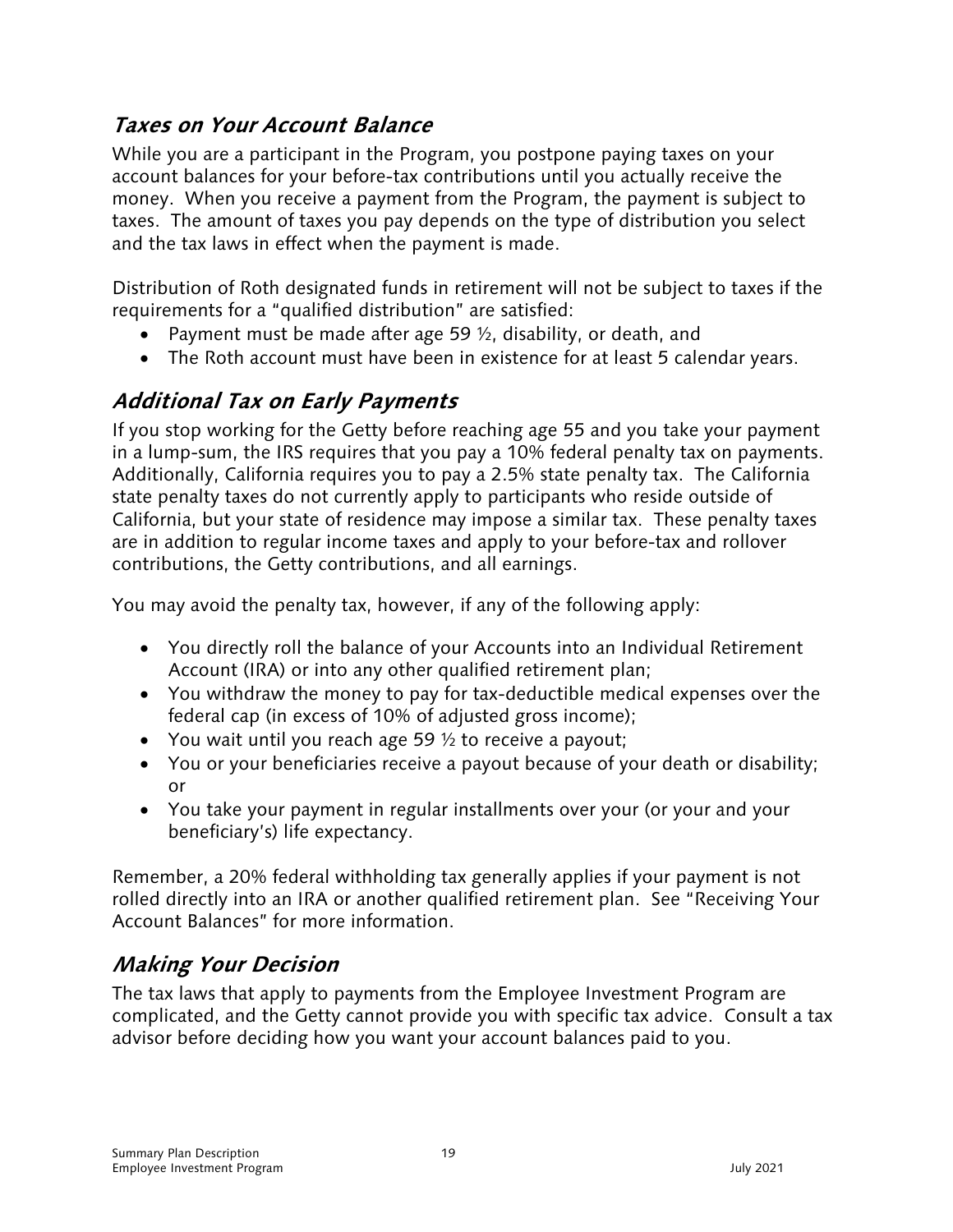# **IMPORTANT INFORMATION**

#### **Continuing the Plans**

The Getty reserves the right to change, reduce benefits or end the plans in whole or in part at any time for any reason to the extent permitted by law.

If the plans are terminated, you automatically will become 100% vested in the benefit you earned as of the date the plan ends to the extent funded or guaranteed, regardless of your age or years of vesting service at that time.

## **Losing the Right or Value of Benefits**

There are ways in which you could lose your right to benefits under the Program. Also, there are some circumstances in which the value of your benefits may be reduced.

- If you leave the Getty before you are fully vested, you will not have a right to benefit payments from the Defined Contribution Retirement Plan.
- If you provide no notice to the plan administrator that you are retiring or are applying for benefits, or if you do not keep your current address on file with the Human Resources Department, the payment of your benefits could be delayed.
- A portion or all of your benefit under the Program Plan may be assigned under a "qualified domestic relations order." See "Assignment of Benefits."

# **Special Rules for "Top-Heavy" Plans**

The Internal Revenue Service has issued special rules establishing minimum vesting and benefit formulas for plans that become "top heavy," that is, if more than 60% of the benefits are provided to "key employees." It is not expected that this plan will ever become top heavy. If this should happen, however, you will receive complete information on any required plan benefit adjustments.

# **Assignment of Benefits**

The plan is maintained for the exclusive benefit of employees. For the protection of your interests and those of your dependents, your benefit under this plan cannot be assigned to someone else, pledged, borrowed against or otherwise promised before that benefit is received. To the extent permitted by law, your benefit is not subject to garnishment or attachment or subject to the claim of creditors.

However, if a valid "qualified domestic relations order," (QDRO) from a state court, as determined by the plan administrator, requires the plan to set aside a portion of your benefit for your ex-spouse or children or other dependent(s), you will have no rights to that portion of your benefit. The plan has procedures covering QDRO determinations. You may request to receive a copy of those procedures without charge by writing to the Plan Administrator, named on page 21.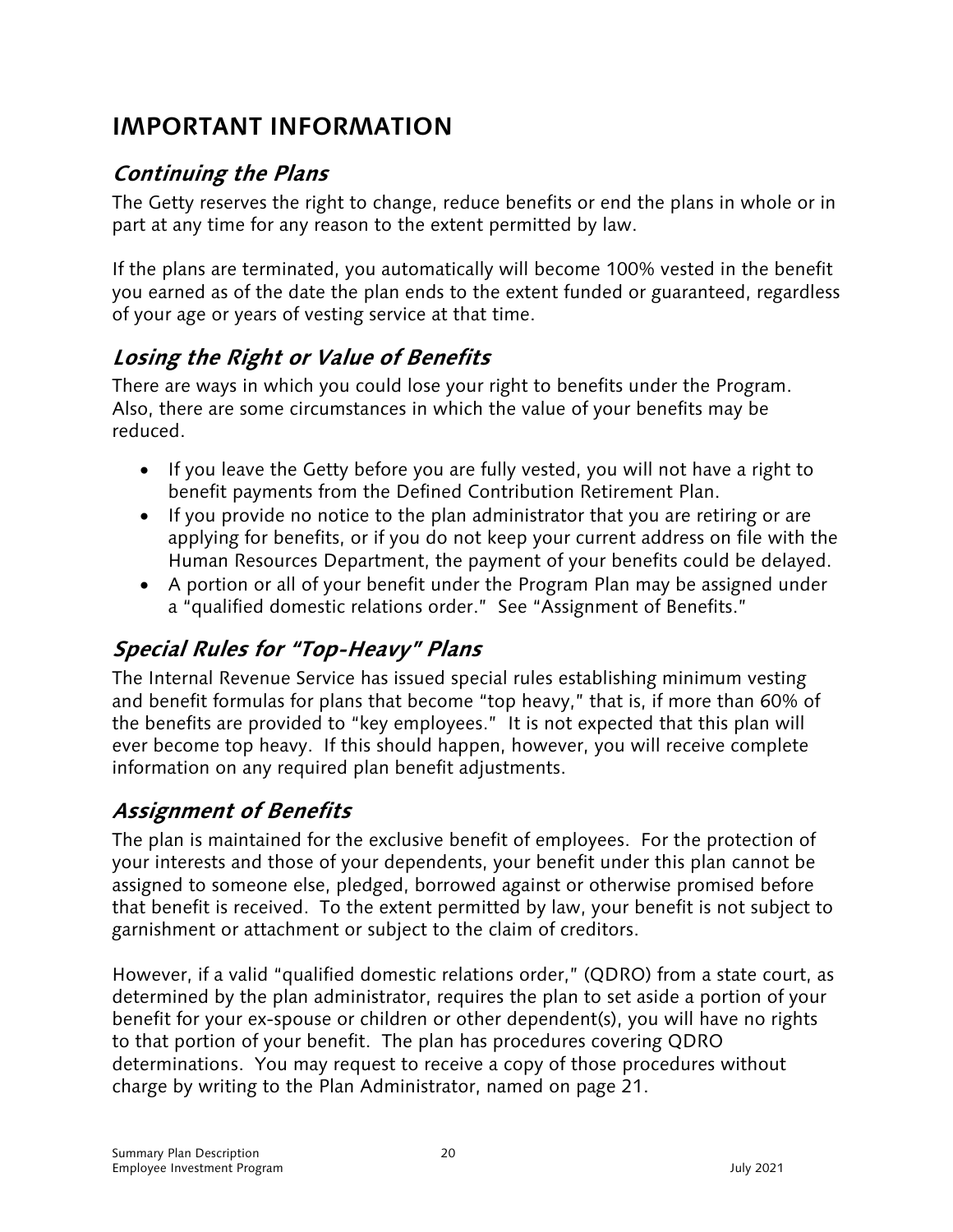# **ADMINISTRATIVE INFORMATION**

| <b>Employee Investment Program</b>     |                                                                                                                                                                                                                                                                                                                                                                    |                                                                                                                                                                                                                                                                                                                                              |
|----------------------------------------|--------------------------------------------------------------------------------------------------------------------------------------------------------------------------------------------------------------------------------------------------------------------------------------------------------------------------------------------------------------------|----------------------------------------------------------------------------------------------------------------------------------------------------------------------------------------------------------------------------------------------------------------------------------------------------------------------------------------------|
|                                        | Employee Investment Plan 403(b)                                                                                                                                                                                                                                                                                                                                    | Defined Contribution Retirement Plan 401(a)                                                                                                                                                                                                                                                                                                  |
| Official Plan Name                     | The J. Paul Getty Trust Employee<br>Investment Plan. (This is the account<br>which holds employee contributions.)                                                                                                                                                                                                                                                  | The J. Paul Getty Trust Defined Contribution Retirement<br>Plan. (This is the account which holds the employer<br>contributions.)                                                                                                                                                                                                            |
| Plan Document                          | This booklet is a summary plan description (SPD) of the Employee Investment Plan and the Defined<br>Contribution Retirement Plan. You should refer to the official plan documents for more extensive<br>information. If there are any conflicts between the information summarized in this SPD and the<br>official plan documents, the plan documents will govern. |                                                                                                                                                                                                                                                                                                                                              |
|                                        | These plans are defined contribution plans, which means your benefit is based on your plan account<br>balances.                                                                                                                                                                                                                                                    |                                                                                                                                                                                                                                                                                                                                              |
| Type of Plan                           | The Employee Investment Plan is a<br>403(b) plan.                                                                                                                                                                                                                                                                                                                  | The Defined Contribution Retirement Plan is a 401(a)<br>plan.                                                                                                                                                                                                                                                                                |
| Employer<br>Identification #           | 95-1790021                                                                                                                                                                                                                                                                                                                                                         |                                                                                                                                                                                                                                                                                                                                              |
| Plan Number                            | 002                                                                                                                                                                                                                                                                                                                                                                | 003                                                                                                                                                                                                                                                                                                                                          |
| Plan Year                              |                                                                                                                                                                                                                                                                                                                                                                    | January 1 through December 31                                                                                                                                                                                                                                                                                                                |
| Type of<br>Administration              | Vanguard and Prudential maintain<br>records with respect to contributions<br>directed to their contracts.                                                                                                                                                                                                                                                          | Vanguard maintains records.                                                                                                                                                                                                                                                                                                                  |
| Plan Administrator<br>of Legal Process |                                                                                                                                                                                                                                                                                                                                                                    | The J. Paul Getty Trust<br>Attn: Director, Human Resources<br>1200 Getty Center Drive, #400<br>Los Angeles, CA 90049-1681                                                                                                                                                                                                                    |
| Agent for Service of<br>Legal Process  |                                                                                                                                                                                                                                                                                                                                                                    | If for any reason you want to seek legal action against the Plan, you can serve legal process on the<br>plan administrator, the Plan Trustee and/or the agent for this process. The agent for legal process is:<br>The J. Paul Getty Trust<br>Attn: Director, Human Resources<br>1200 Getty Center Drive, #400<br>Los Angeles, CA 90049-1681 |
| Type or Source of<br>Funding           | The Employee Investment Plan is<br>funded entirely by employee payroll<br>deductions to a custodial account.                                                                                                                                                                                                                                                       | The Defined Contribution Retirement Plan is funded by<br>the Getty's general assets to a trust.                                                                                                                                                                                                                                              |
| Requests for<br>Information            | please contact:                                                                                                                                                                                                                                                                                                                                                    | If you have any questions about your benefit, the investment funds and your account balances,<br>Vanguard Funds: 800.523.1188<br>Prudential 800.458.6333 (EIP only)                                                                                                                                                                          |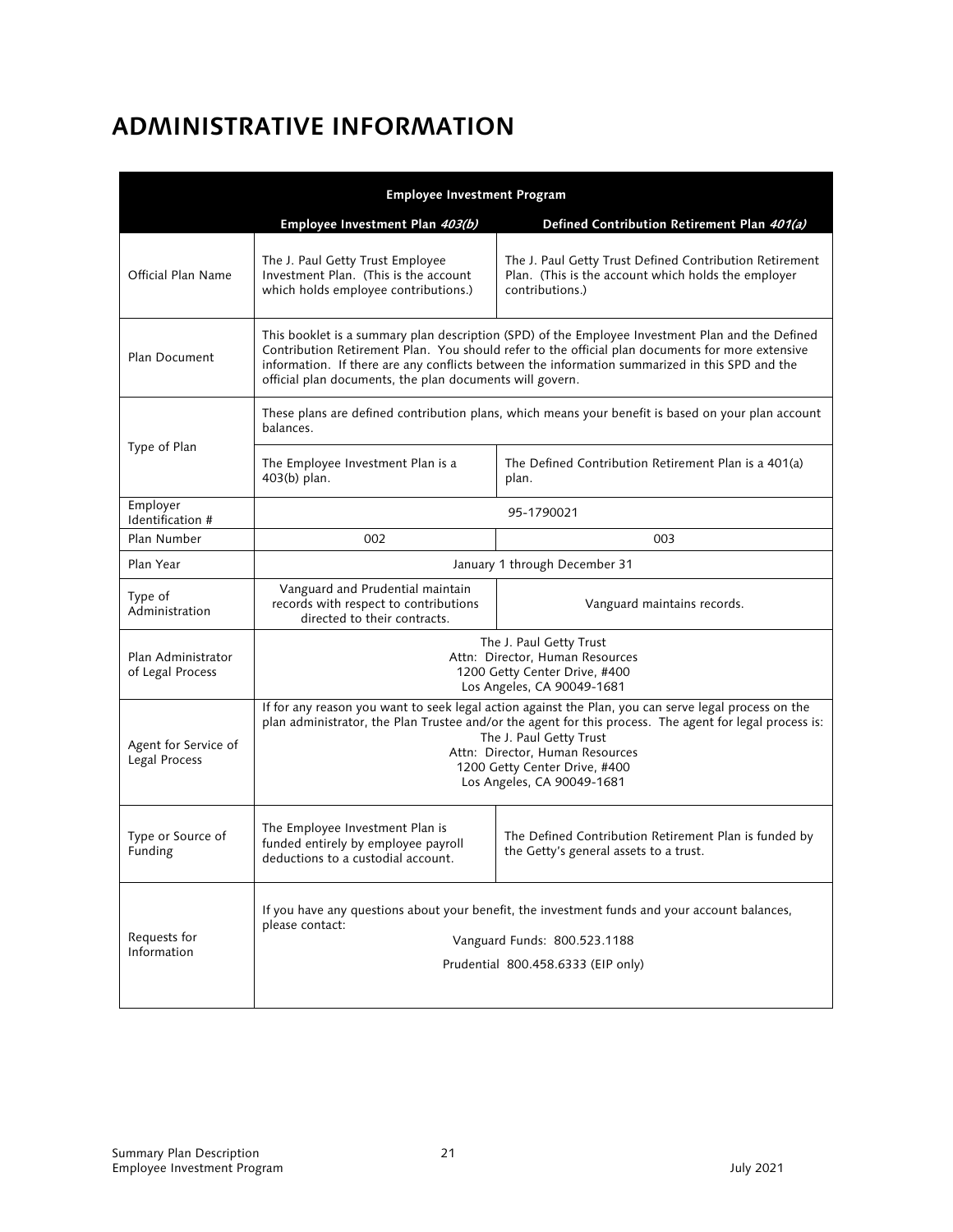|                                      | <b>Employee Investment Program</b><br>EIP 403(b) and EIP Defined Contribution Retirement Plan 401(a)                                                                                                                                                                                                                                                                                                                                                                                                                                   |
|--------------------------------------|----------------------------------------------------------------------------------------------------------------------------------------------------------------------------------------------------------------------------------------------------------------------------------------------------------------------------------------------------------------------------------------------------------------------------------------------------------------------------------------------------------------------------------------|
| Plan Trustee                         | Vanguard<br>P.O. Box 1101<br>Valley Forge, PA 19482-1101<br>Prudential Investments                                                                                                                                                                                                                                                                                                                                                                                                                                                     |
|                                      | 30 Scranton Office Park<br>Scranton, PA 18507                                                                                                                                                                                                                                                                                                                                                                                                                                                                                          |
| <b>Retirement Plans</b><br>Committee | The Committee is made up of the Vice President, CFO and COO; General Counsel & Secretary;<br>the Vice President, Chief Investment Officer; the Director, Getty Conservation Institute; the<br>Controller; and the Director of Human Resources. They are appointed by the J. Paul Getty Trust<br>Board of Trustees to assist in the administration of the plans. The Committee members are not<br>paid to serve on the Committee.                                                                                                       |
|                                      | The Committee establishes all the rules and regulations necessary for efficient plan<br>administration. The Committee may change the terms, conditions or benefits of each plan by<br>amendment. Any amendment to a plan approved by the Committee cannot increase the cost<br>to the Getty. The Committee is solely responsible for answering questions, deciding how to<br>interpret the plan, determining how plan provisions should be applied and reviewing claims.<br>The Committee's decisions are generally final and binding. |

# **YOUR RIGHTS AS A PLAN MEMBER**

As a participant in the J. Paul Getty Trust Employee Investment Plan and the Defined Contribution Retirement Plan, you have certain rights and protections under the Employee Retirement Income Security Act of 1974 (ERISA).

#### **Receive Information about Your Plans and Benefits**

ERISA provides that all plan participants shall be entitled to:

- Examine, without charge, at the Plan Administrator's office and at other specified locations all documents governing the applicable plan, including insurance contracts, and a copy of the latest annual report (Form 5500 Series) filed by the applicable plan with the U.S. Department of Labor and available at the Public Disclosure Room of the Employee Benefits Security Administration.
- Obtain, upon written request to the Plan Administrator, copies of documents governing the operation of the applicable plan, including insurance contracts, copies of the latest annual report (Form 5500 Series), and updated Summary Plan Description. The Plan Administrator may make a reasonable charge for the copies.
- Receive a summary of the applicable plans' annual financial report. The Plan Administrator is required by law to furnish each participant with a copy of this summary annual report.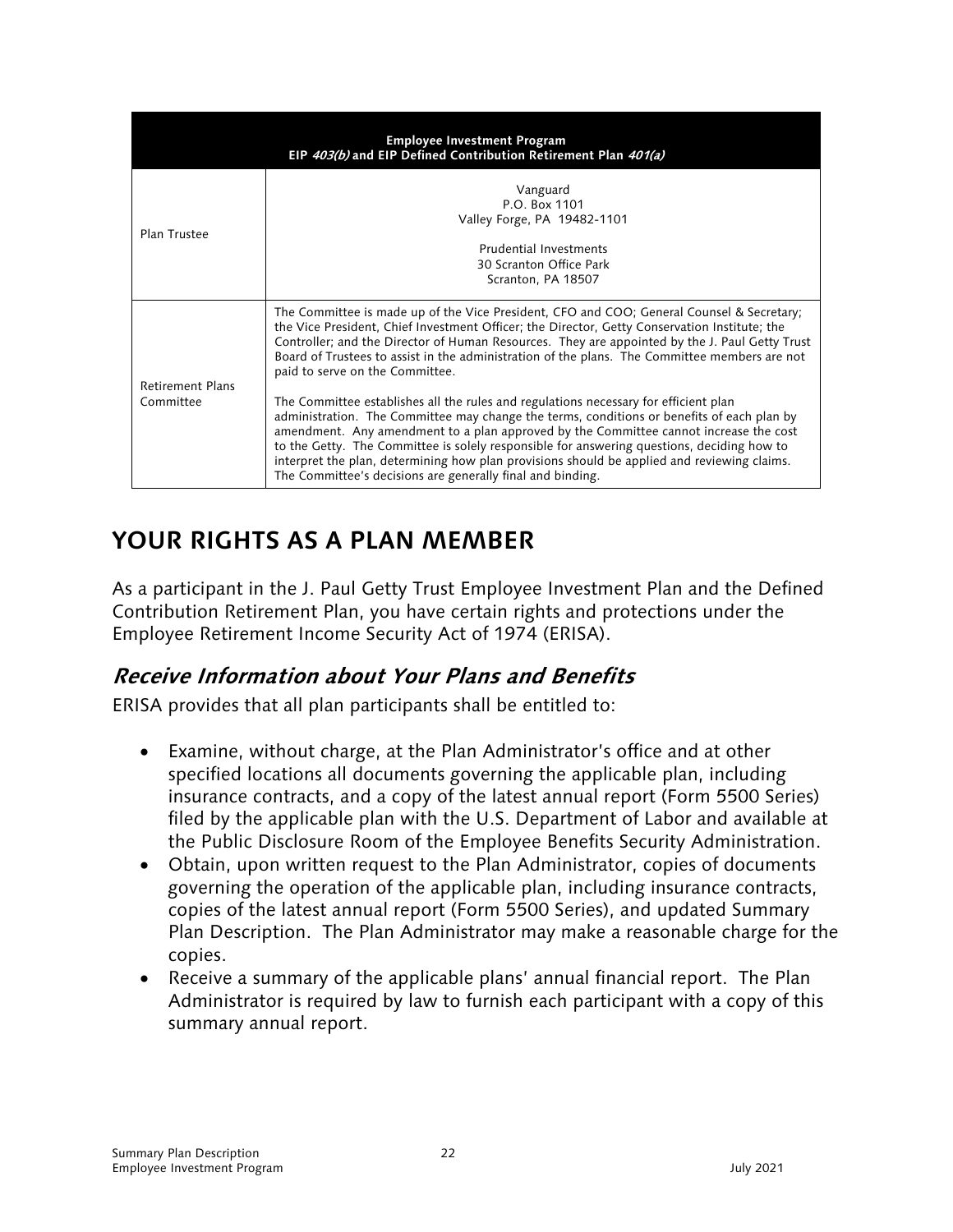## **Prudent Actions by Plan Fiduciaries**

In addition to creating rights for plan participants, ERISA imposes duties upon the people who are responsible for the operation of the applicable employee benefit plan. The people who operate the plan, called "fiduciaries" of the plan, have a duty to do so prudently and in the interest of you and other plan participants and beneficiaries.

No one, including your employer or any other person, may fire you or otherwise discriminate against you in any way to prevent you from obtaining a benefit or exercising your rights under ERISA.

# **Enforce Your Rights**

If your claim for a benefit is denied or ignored, in whole or in part, you have a right to know why this was done, to obtain copies of documents relating to the decision without charge, and to appeal any denial, all within certain time schedules. You must receive a written explanation of the reason for the denial. You have the right to have the plan administrator review and reconsider your claim.

Under ERISA, there are steps you can take to enforce the above rights. For instance, if you request a copy of plan documents or the latest annual report from the plan and do not receive them within 30 days, you may file suit in a federal court. In such a case, the court may require the plan administrator to provide the materials and pay you up to \$110 a day until you receive the materials, unless the materials were not sent because of reasons beyond the control of the administrator. If you have a claim for benefits which is denied or ignored, in whole or in part, you may file suit in a state or federal court. In addition, if you disagree with the plan's decision or lack thereof concerning the qualified status of a domestic relations order, you may file suit in federal court. If it should happen that plan fiduciaries misuse the plan's money, or if you are discriminated against for asserting your rights, you may seek assistance from the U.S. Department of Labor, or you may file suit in a federal court. The court will decide who should pay court costs and legal fees. If you are successful, the court may order the person you have sued to pay these costs and fees. If you lose, the court may order you to pay these costs and fees, for example, if it finds your claim is frivolous.

## **If You Have Questions**

If you have any questions about your benefits under the plans, you should contact the plan administrator. If you have any questions about your rights under ERISA, or if you need assistance in obtaining documents from the plan administrator, you should contact the nearest office of Employee Benefits Security Administration, U.S. Department of Labor, listed in your telephone directory or the Division of Technical Assistance and Inquiries, Employee Benefits Security Administration, U.S. Department of Labor, 200 Constitution Avenue, N.W., Washington, D.C. 20210. You may also obtain certain publications about your rights and responsibilities under ERISA by calling the publications hotline of the Employee Benefits Security Administration.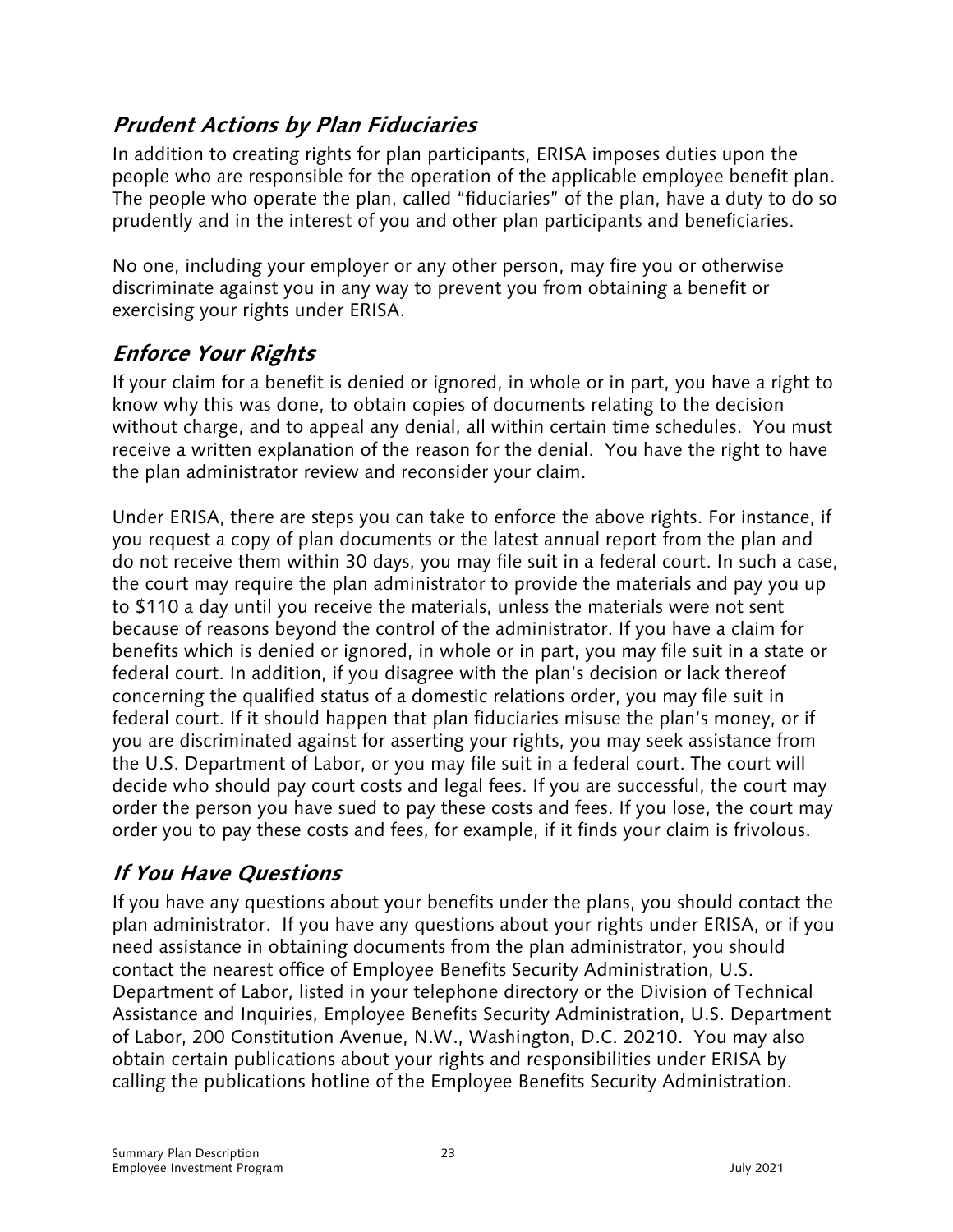#### **Claims and Appeals Procedures**

#### **How do I file a claim or appeal a denied claim?**

If you believe that you have been denied any rights or benefits under the Plan, you may file a claim for benefits, in writing, using the following address:

The J. Paul Getty Trust Attn: Director, Human Resources 1200 Getty Center Drive Los Angeles, CA 90049-1681

Upon receipt of your claim, the Plan Administrator or their delegate will review your claim and provide written notification of its approval or denial within 90 days. If special circumstances require an extension of time beyond the initial 90-day period, the Plan Administrator will give you written notice of the extension prior to the end of the initial 90-day period, including the special circumstances requiring the extension, and the date by which the Plan Administrator expects to render a final decision. In no event will an extension exceed a period of 90 days from the end of the initial 90-day period.

If the Plan Administrator does not respond within the initial 90-day period or extended period, you will be deemed to have exhausted the claims and appeal procedures and you will be entitled to file suit in federal court.

If your claim is denied in whole or in part, you will receive a written decision setting forth:

- The specific reasons for the denial;
- The specific references to pertinent Plan provisions on which the denial is based;
- A description of any additional information necessary for you to perfect your claim and why such information is necessary; and
- An explanation of the claim review procedure and the time limits applicable to such procedures, including a statement of your right to bring a civil action under ERISA Section 502(a) following an adverse benefit determination on review.

You may appeal the written decision in writing using the following address:

The J. Paul Getty Trust Attn: Director, Human Resources 1200 Getty Center Drive Los Angeles, CA 90049-1681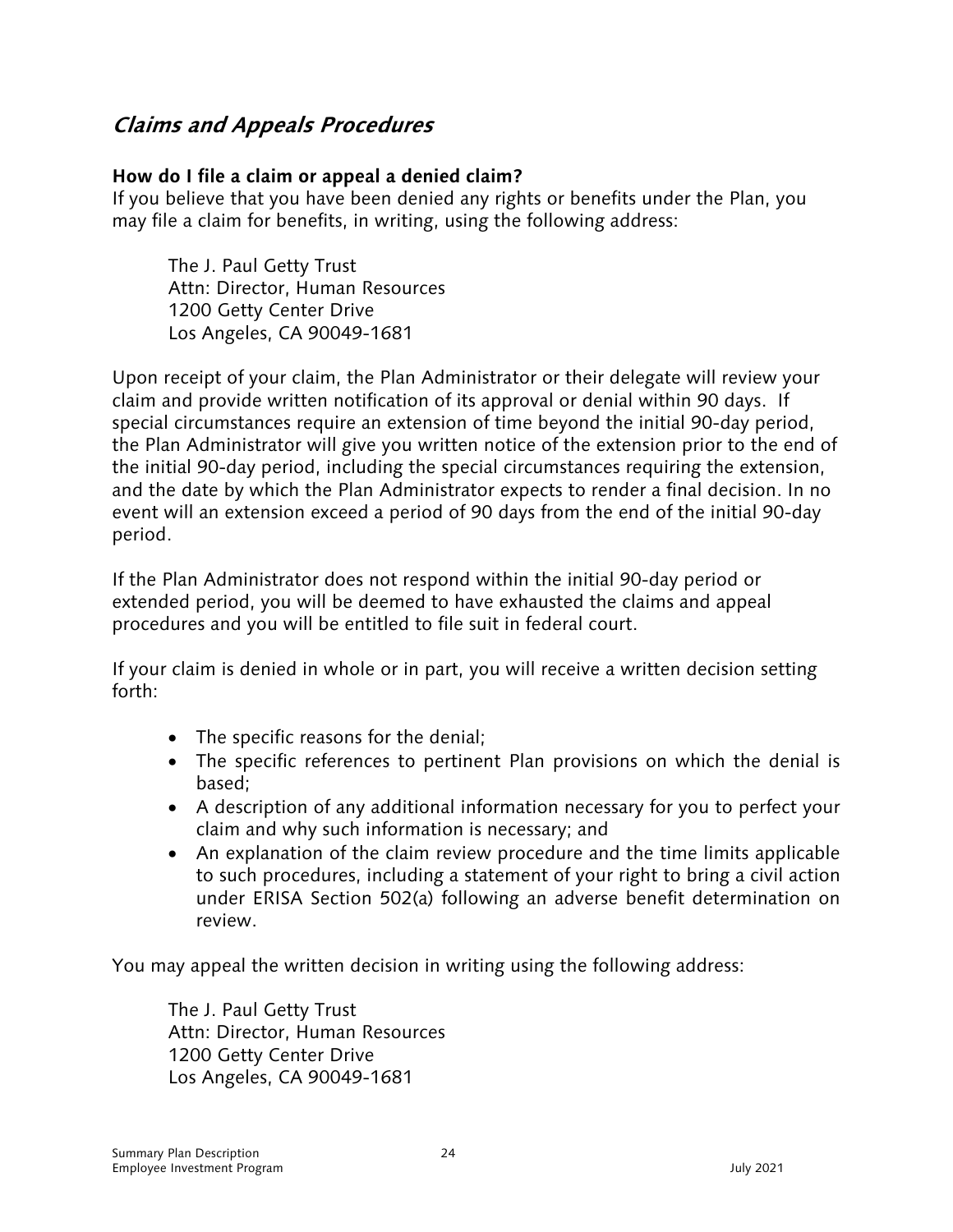Your written appeal must be filed within 60 days after your receipt of the original decision, or else your right to challenge the decision will be lost. The Plan Administrator will, within 60 days of the receipt of your appeal, review and decide the case and render a detailed written decision. If special circumstances required an extension of time beyond the initial 60-day period, prior to the end of such initial 60 day period the Plan Administrator will provide you written notice of the extension, the special circumstances requiring the extension, and the date by which the Plan Administrator expects to render a final decision. In no event will an extension exceed a period of 60 days from the end of the initial 60-day period.

The Plan Administrator shall possess and exercise discretionary authority to make determinations as to a claimant's eligibility for benefits and to construe the terms of the Plan. You will receive a copy of the Plan Administrator's final decision, which is binding on both you and the Plan. Any denial will include the specific reason or reasons for the denial, refer to the specific Plan provisions on which the denial is based, state that you are entitled to receive, upon request and free of charge, reasonable access to, and copies of, all documents, records, and other information relevant to the claim, and state that you have the right to bring a civil action under ERISA Section 502(a). If the Plan Administrator does not respond or does not furnish an extension notice within 60 day, you may consider your appeal denied.

No action may be brought against the Plan, the Plan Administrator or any Plan fiduciary unless the claims and appeals procedures under the Plan have been fully exhausted.

Any actions filed by a claimant under ERISA must be brought within one year after a cause of action accrues. A cause of action accrues on the earliest of when (i) the clamant has exhausted the Plan's claims and appeals procedures, (ii) the Plan Administrator fails to produce documents in the time or manner required by ERISA in response to a written request, (iii) the claimant first was advised that he or she was an independent contractor, (iv) the claimant first knew or should have known of an action allegedly violating Section 510 of ERISA, or (v) a Plan fiduciary has clearly repudiated the claim (even if not yet filed) and the claimant knew of the repudiation.

Any action in connection with the Plan may only be brought in a federal district court within the United States District Court for the Southern District of California.

#### **Statements**

If you participate in the Employee Investment Plan and the Defined Contribution Retirement Plan, you will receive regular account statements from Vanguard that show your account balance and the performance of each fund.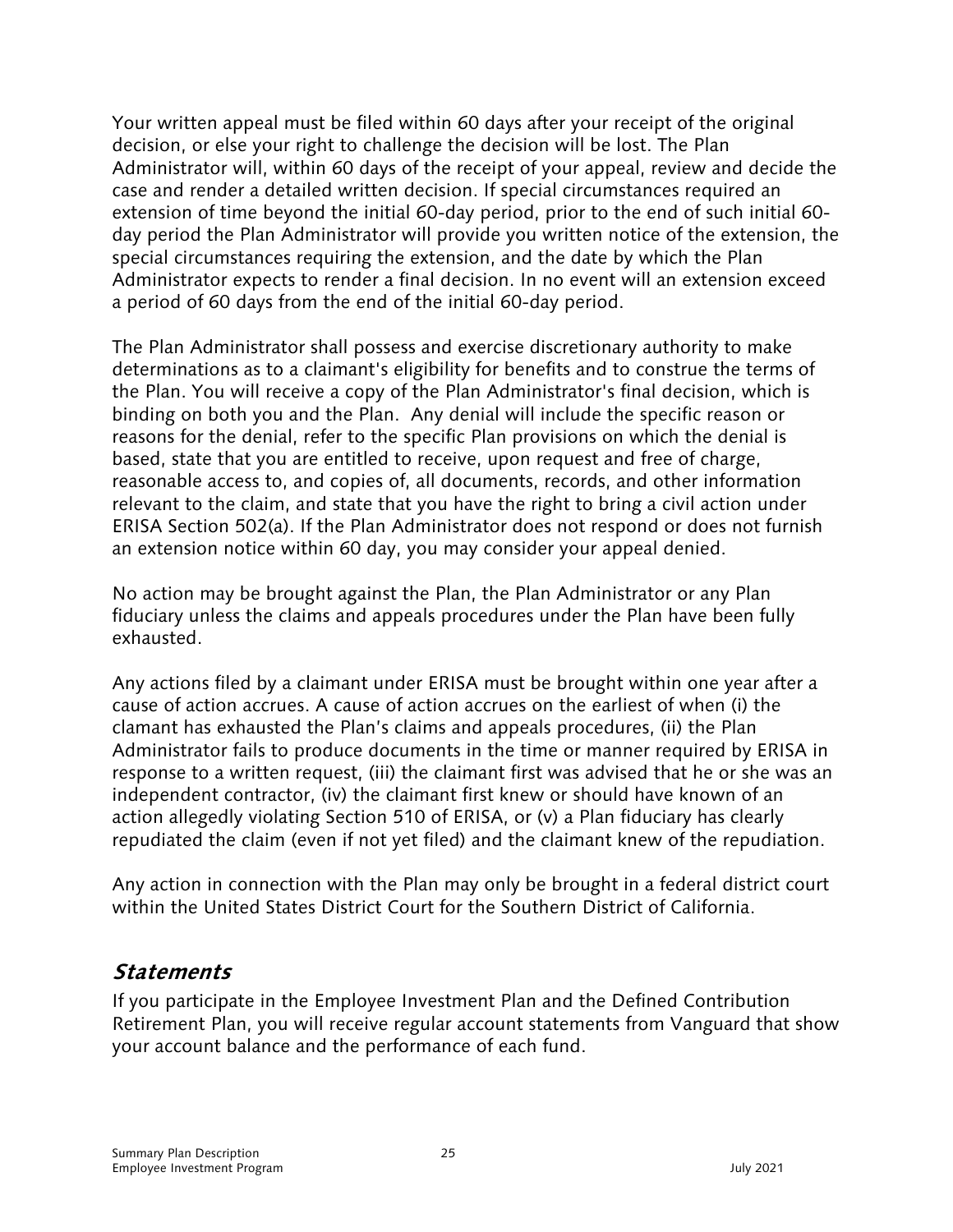# **APPENDIX A – HOW TO COMPLETE TRANSACTIONS THROUGH VANGUARD**

| <b>Transaction</b>          | <b>Instructions</b>                                                                                                                                                                                                                                                                                                                                                                                           |
|-----------------------------|---------------------------------------------------------------------------------------------------------------------------------------------------------------------------------------------------------------------------------------------------------------------------------------------------------------------------------------------------------------------------------------------------------------|
| • Beneficiary Designation   | Online: Log on to<br>https://retirementplans.vanguard.com and click<br>MENU > My Profile > Beneficiaries. Answer the<br>Marital status question by selecting "Yes" or "No"<br>and click "Continue." If you are married and wish to<br>designate a beneficiary other than your spouse,<br>contact Vanguard. Make sure to complete<br>information for both the 401(a) Plan & the 403(b)<br>Plan, if applicable. |
| • Contribution Change       | Online: Log on to<br>https://retirementplans.vanguard.com. Then click<br>"MANAGE MY MONEY". Then under "THE J. PAUL<br>GETTY TRUST EMPLOYEE INVESTMENT PLAN", click<br>"Change my paycheck deduction".<br>Phone: Call Vanguard at 800.523.1188.                                                                                                                                                               |
| • Fund Allocation<br>Change | <b>Online:</b> Log on to<br>https://retirementplans.vanguard.com. Then click<br>"MANAGE MY MONEY". Then click "Change my<br>investments" for the plan in which you wish to<br>change investments.<br>Phone: Call Vanguard at 800.523.1188.                                                                                                                                                                    |
| • Fund Choices              | <b>Online:</b> Log on to<br>https://retirementplans.vanguard.com. Then click<br>MENU > Research Funds > Funds in My Plan.<br>Phone: Call Vanguard at 800.523.1188.                                                                                                                                                                                                                                            |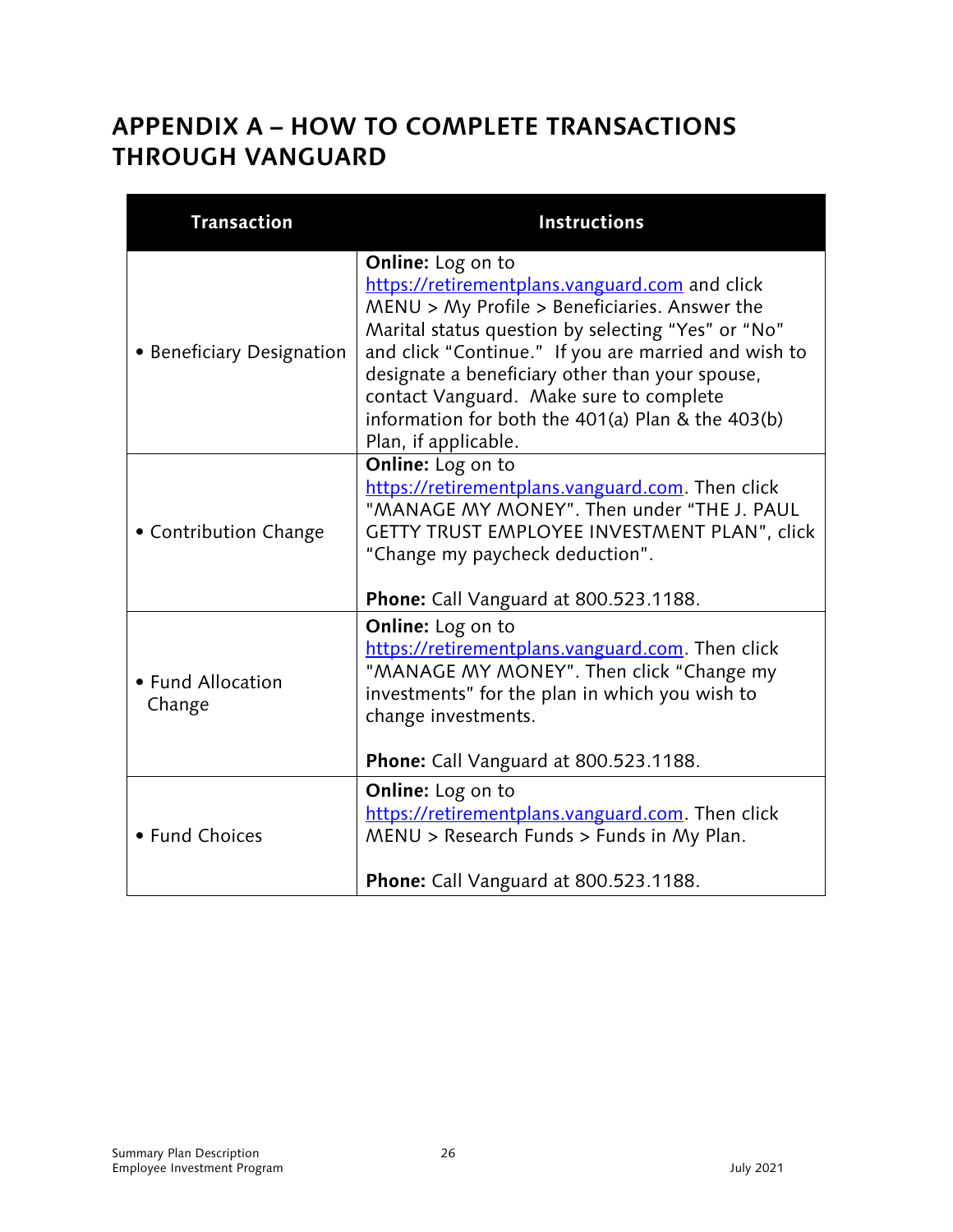| <b>Distribution Due to:</b>                                                              |                                                                                                                                                                                                                                                                                                                                                                                                                                                                                                   |
|------------------------------------------------------------------------------------------|---------------------------------------------------------------------------------------------------------------------------------------------------------------------------------------------------------------------------------------------------------------------------------------------------------------------------------------------------------------------------------------------------------------------------------------------------------------------------------------------------|
| • Termination of<br>Employment                                                           | <b>Online:</b> Log on to<br>https://retirementplans.vanguard.com. Then click<br>"MANAGE MY MONEY". Then under the heading<br>"THE J. PAUL GETTY TRUST EMPLOYEE<br>INVESTMENT PLAN" or "THE J. PAUL GETTY TRUST<br>DEFINED CONTRIBUTION RETIREMENT PLAN",<br>click "Roll over money out of this plan". Getty<br>Human Resources must approve your request before<br>it can be finalized.<br><b>Phone:</b> Call Vanguard at 800.523.1188. Getty<br>Human Resources must approve your request before |
| • Hardship Withdrawal<br>and General Purpose<br>Loans<br>(restrictions apply)            | it can be finalized.<br>Online: Log on to<br>https://retirementplans.vanguard.com. Then click<br>"MANAGE MY MONEY". Then under the heading<br>"THE J. PAUL GETTY TRUST EMPLOYEE<br>INVESTMENT PLAN", click "Manage my loans and<br>withdrawals". For a hardship withdrawal, Vanguard<br>must approve your request before it can be finalized.<br>Phone: Call Vanguard at 800.523.1188. For a<br>hardship withdrawal, Vanguard must approve your<br>request before it can be finalized.            |
| • Age 59 1/2 Withdrawal                                                                  | Online: Log on to<br>https://retirementplans.vanguard.com. Then click<br>"MANAGE MY MONEY". Then under the heading<br>"THE J. PAUL GETTY TRUST EMPLOYEE<br>INVESTMENT PLAN", click "Manage my loans and<br>withdrawals." Getty Human Resources must approve<br>your request before it can be finalized.<br>Phone: Call Vanguard at 800.523.1188. Getty<br>Human Resources must approve your request before<br>it can be finalized.                                                                |
| • Death, Non-spouse<br>• Death, Spouse<br>• Qualified Domestic<br><b>Relations Order</b> | Call Getty Human Resources at 310.440.6523 for<br>further instructions.                                                                                                                                                                                                                                                                                                                                                                                                                           |